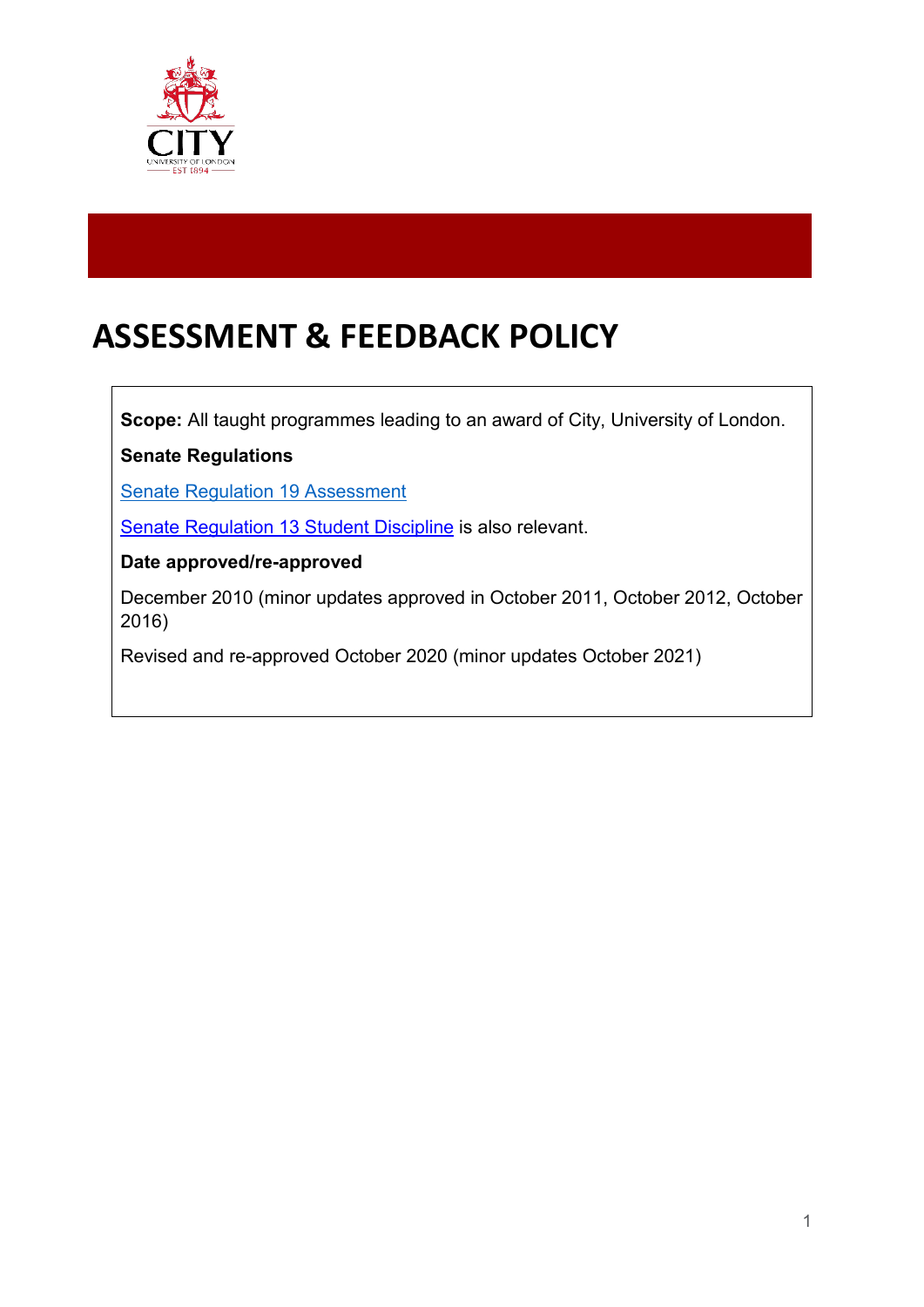# **Assessment and Feedback Policy**

## **Contents**

| F |                                                                                                                                                                                  |  |
|---|----------------------------------------------------------------------------------------------------------------------------------------------------------------------------------|--|
|   |                                                                                                                                                                                  |  |
|   |                                                                                                                                                                                  |  |
|   |                                                                                                                                                                                  |  |
|   |                                                                                                                                                                                  |  |
|   |                                                                                                                                                                                  |  |
|   |                                                                                                                                                                                  |  |
|   |                                                                                                                                                                                  |  |
|   |                                                                                                                                                                                  |  |
|   |                                                                                                                                                                                  |  |
|   |                                                                                                                                                                                  |  |
|   |                                                                                                                                                                                  |  |
|   |                                                                                                                                                                                  |  |
|   |                                                                                                                                                                                  |  |
|   | Operation of Assessment Boards and associated panels, including the roles of Internal and<br>External Examiners and procedures for recording and releasing assessment results to |  |
|   |                                                                                                                                                                                  |  |
|   |                                                                                                                                                                                  |  |
|   |                                                                                                                                                                                  |  |
|   |                                                                                                                                                                                  |  |
|   |                                                                                                                                                                                  |  |
|   |                                                                                                                                                                                  |  |
|   |                                                                                                                                                                                  |  |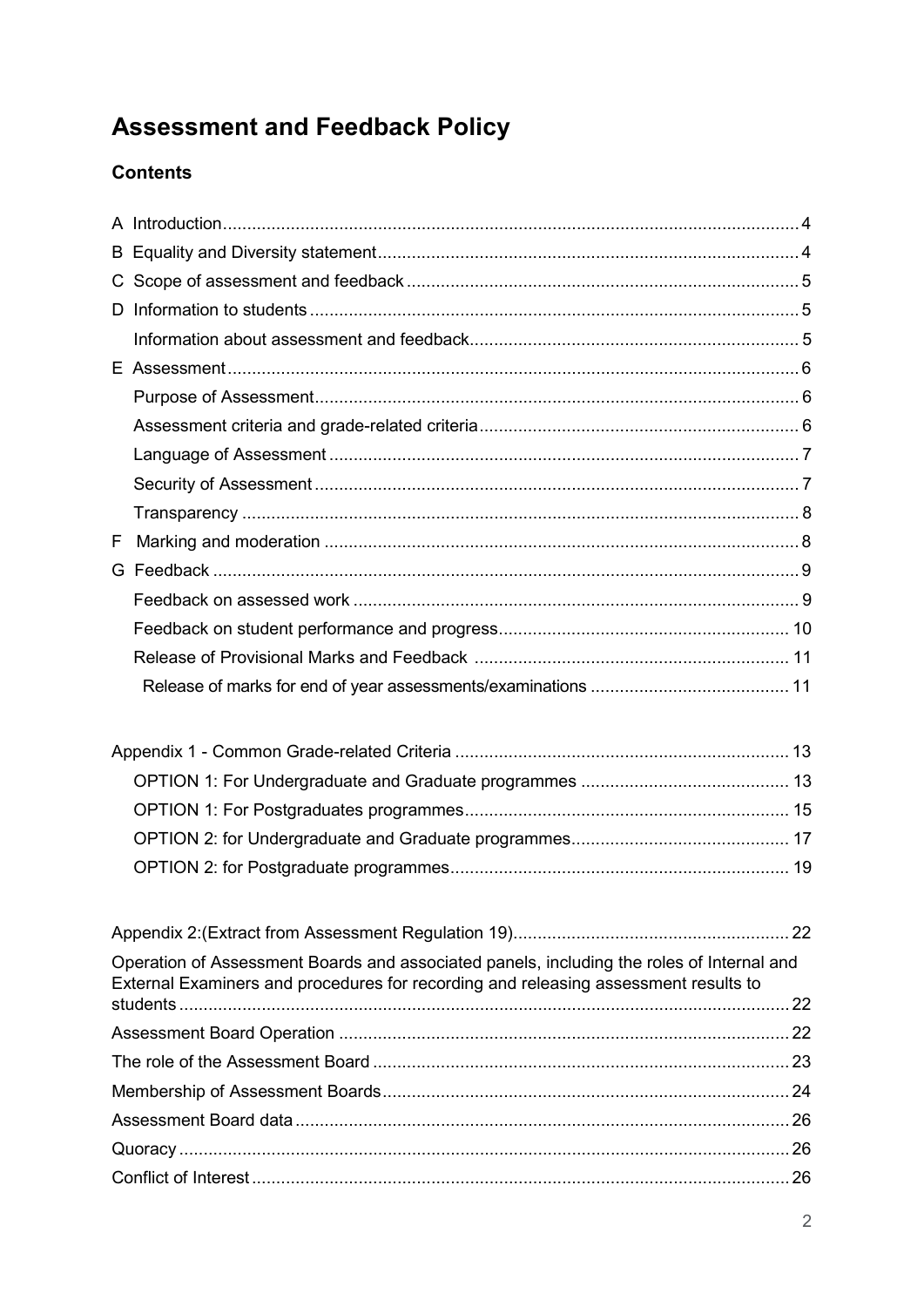| Consideration of Assessment results for Shared Programmes and Modules  31 |  |
|---------------------------------------------------------------------------|--|
|                                                                           |  |
|                                                                           |  |
|                                                                           |  |
|                                                                           |  |
|                                                                           |  |
|                                                                           |  |
|                                                                           |  |
|                                                                           |  |
|                                                                           |  |
|                                                                           |  |
|                                                                           |  |
|                                                                           |  |
|                                                                           |  |
|                                                                           |  |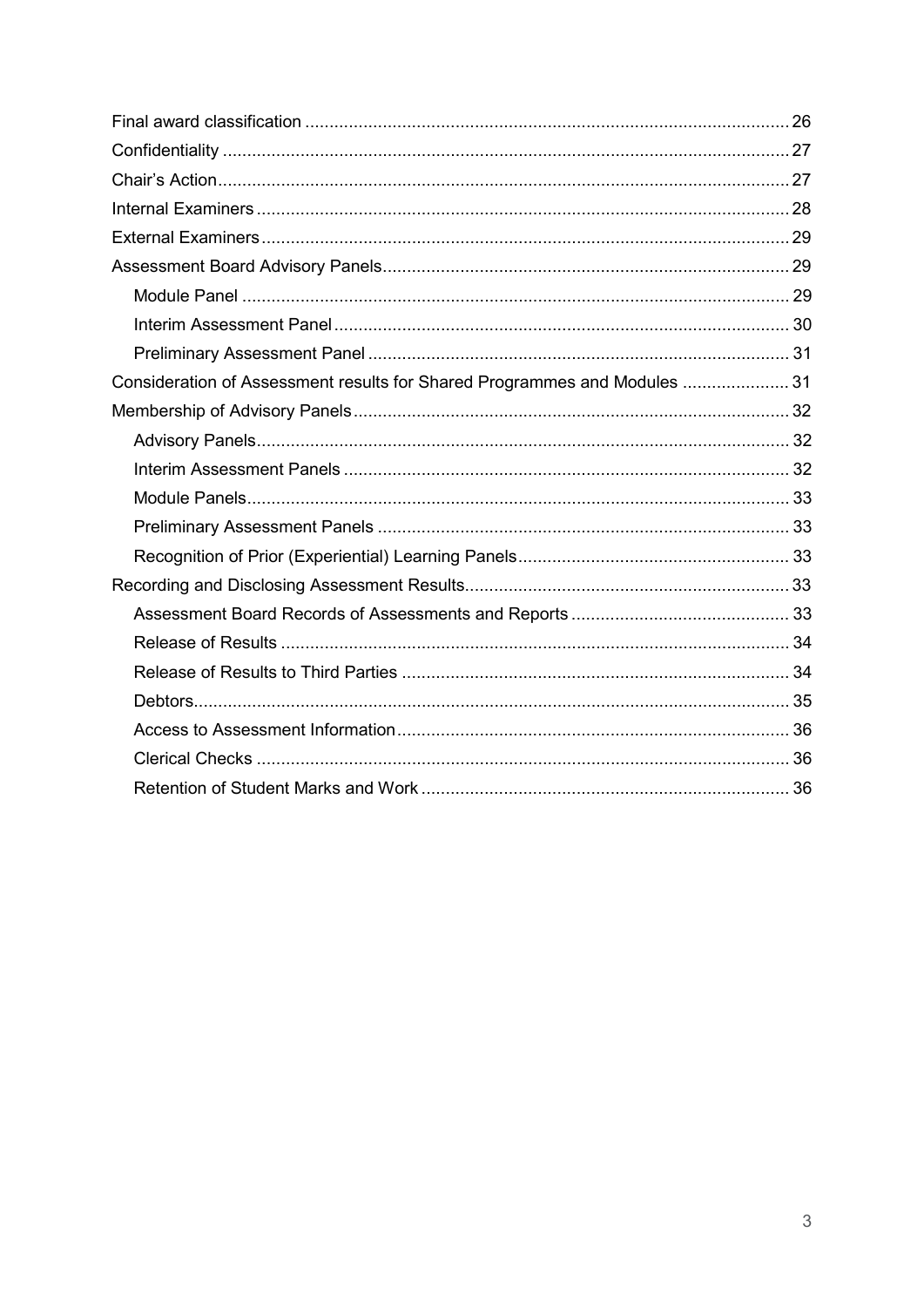## **Assessment and Feedback Policy**

## <span id="page-3-0"></span>**A INTRODUCTION**

1. The assessment of students on taught programmes leading to an award of City, University of London shall be managed in accordance with Senate Regulation 19. This Policy supports the Regulations by highlighting the principles upon which assessment and feedback are based, thereby supporting staff, students and external examiners engaged in the assessment and feedback process. It provides context and definitive guidance to support the Assessment Regulations. An Appendix sets out rules for the conduct of Assessment Boards and associated panels, and for Internal and External **Examiners** 

Guidance to support the implementation of the policy is also available, together with the Assessment Toolkit<https://www.city.ac.uk/lead/assessment-toolkit> as a resource to support staff when designing assessment and feedback activities.

- 2. The Assessment and Feedback Policy will apply to partnership provision unless equivalent alternative arrangements have been specifically agreed between City and the partner institution. Details will be included in the Memorandum of Agreement for the partnership.
- 3. Where the Regulations cannot be followed as a result of professional, statutory or regulatory bodies or other reasons this should be discussed as part of programme approval(s) or review(s).

## <span id="page-3-1"></span>**B EQUALITY AND DIVERSITY STATEMENT**

- 4. City, University of London is committed to promoting equality, diversity and inclusion in all its activities, processes, and culture, under its Public Sector Equality Duties and the Equality Act 2010. This includes promoting equality and diversity for all, irrespective of any protected characteristic, working pattern, family circumstance, socio-economic background, political belief or other irrelevant distinction.
- 5. Where relevant to the policy, decision-making panels will ensure a reasonable gender balance (with at least one man and one woman) and will actively consider representation of other protected groups.

In accordance with our commitment to equal opportunities and equality and diversity, City will make reasonable adjustments to the Regulations where appropriate. Where study is interrupted as a direct result of a disability-related cause this should not unjustifiably impede a student's subsequent academic progress.

6. Staff must ensure, in designing and administering assessments, that you comply with the digital accessibility requirements set out in UK law. This means, in short, that information and assessments provided or managed in digital formats must be accessible to all learners, regardless of any sensory, physical or learning disabilities. Specific expectations are set out in the Public Sector Bodies (Websites and Mobile Applications) (No. 2) Accessibility Regulations 2018, which builds upon the requirements of the Equality Act 2010.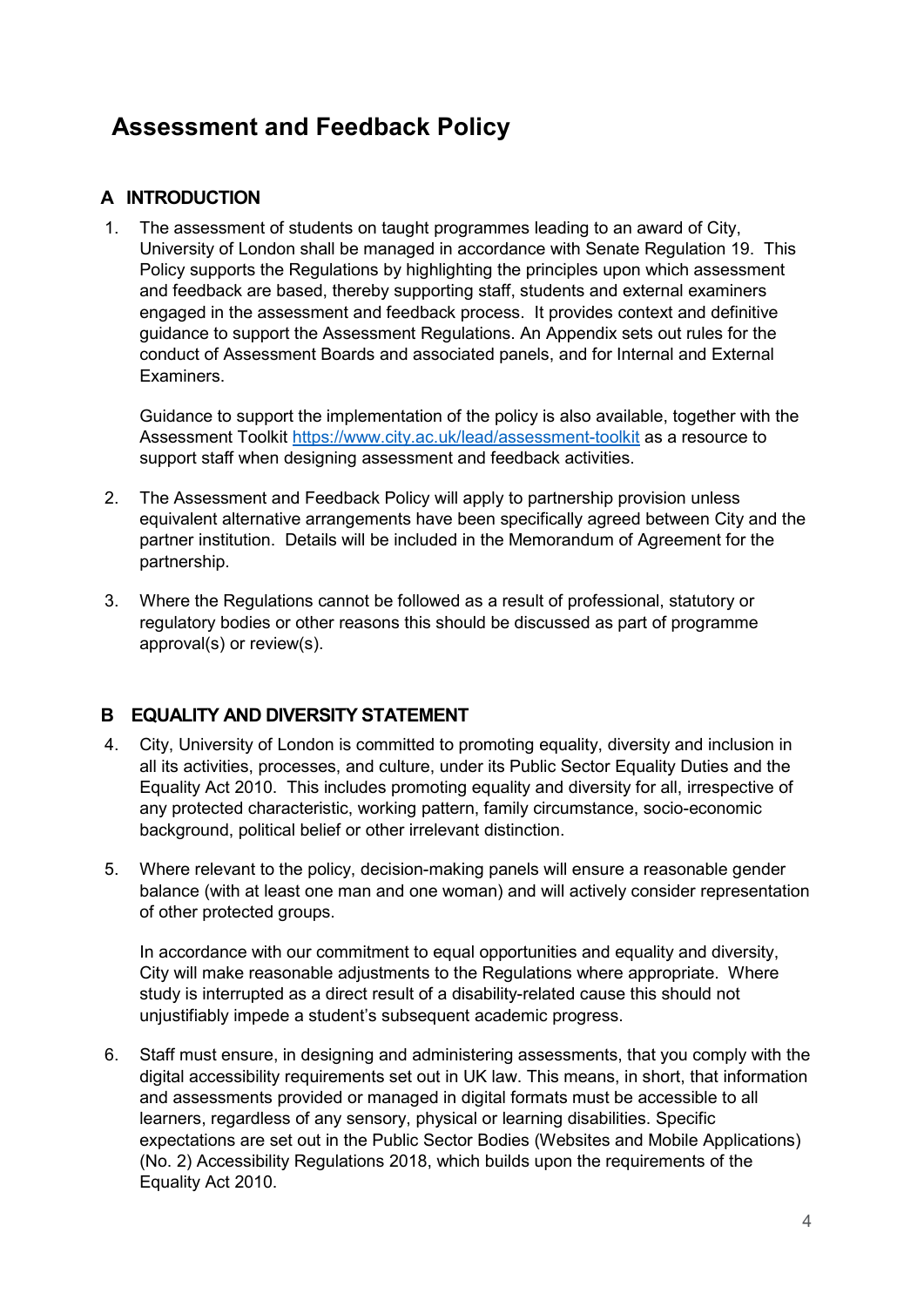7. As with the curriculum, the assessment strategy should be based upon inclusive practice. This will help to meet our equality, diversity and inclusion objectives; it will also mean that our assessments are a more reliable test of the learning objectives, rather than an unanticipated element relating to students' personal characteristics.

## <span id="page-4-0"></span>**C SCOPE OF ASSESSMENT AND FEEDBACK**

- 8. Assessment and feedback are integral to City's commitment to provide high quality learning and teaching. They are also integral to student achievement. Assessment and feedback should support a student's ongoing learning and development and the achievement of programme or module learning outcomes.
- 9. Assessment and Feedback strategies are agreed and reviewed during programme approval, review and amendment procedures. These strategies will include information on how assessment and feedback will be structured and may include, for example: methods for the aggregation of marks and grades; rules relating to progression, final awards and classification; and the approach to be taken to the type and timescales within which feedback will be provided during and at the end of a module.
- 10. Assessment Maps must be provided for all programmes for publication to students, staff and external examiners (please see paragraph 12 (b)).

## <span id="page-4-1"></span>**D INFORMATION TO STUDENTS**

11. Programme teams should provide students with information about assessment and feedback and about aspects of the assessment and feedback process in programme and module specifications and programme handbooks. This includes information about good academic practice and academic misconduct.

## <span id="page-4-2"></span>**Information about assessment and feedback**

- 12. The information that should be provided to students about assessment and feedback includes information on:
	- a. The nature and format of the assessment, including any special arrangements for online assessment.
	- b. The Assessment Map (Assessment Maps for programmes provide information about which modules assess which programme learning outcomes, and provide information about the range and volume of assessments across the programme).
	- c. Whether any Professional, Statutory or Regulatory Body (PSRB) considerations have impacted upon the assessment used on the programme.
	- d. Submission procedures and deadlines, and guidance on extensions and extenuating circumstances.
	- e. Assessment criteria and grade-related criteria.
	- f. The type of feedback that will be provided and feedback timescales. Where turnaround times differ from the schedules set out in this policy (e.g. where it is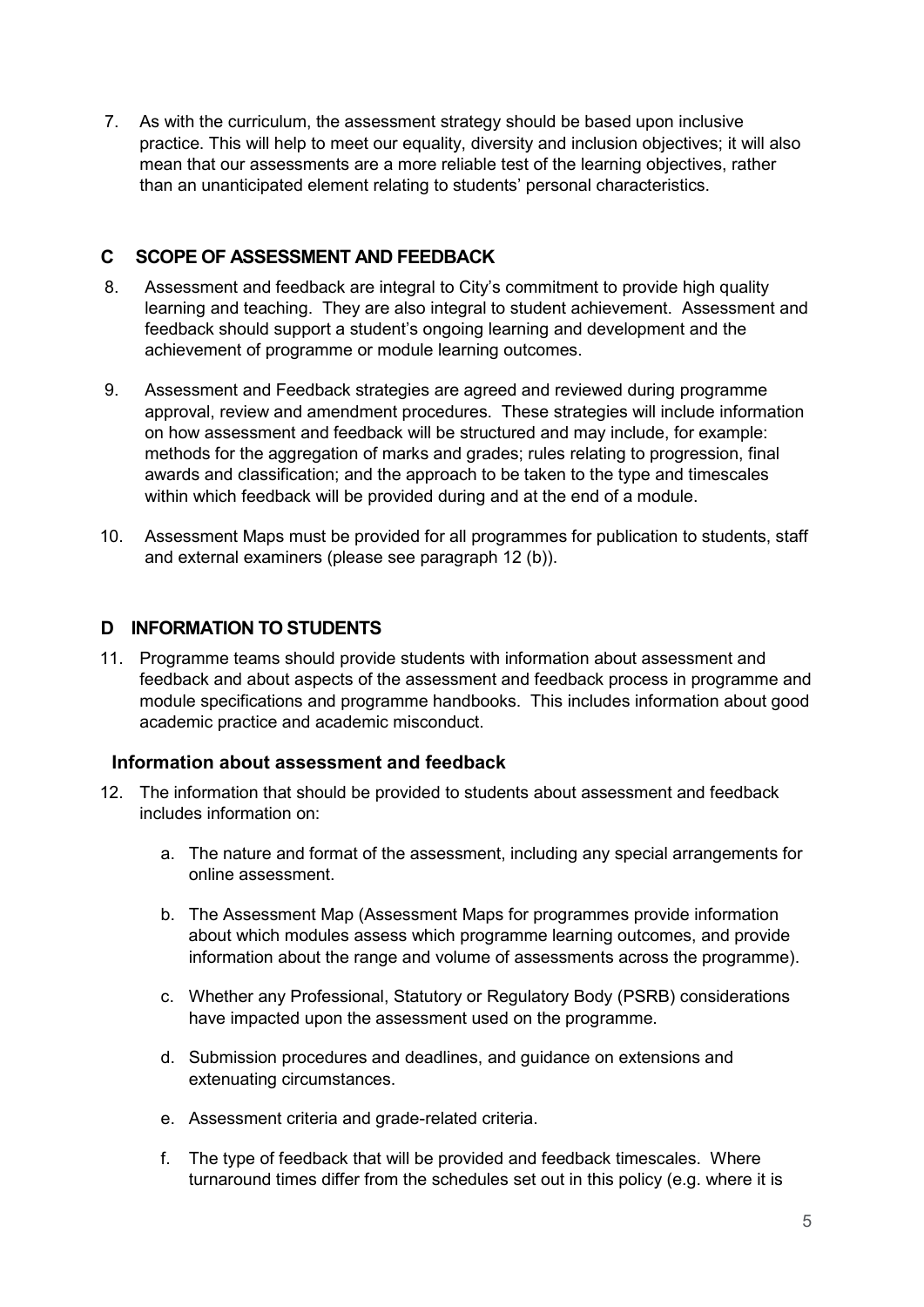integral to the nature of the assessment or where there are holidays), the rationale should be made clear to students.

- g. How marks and awards are calculated.
- h. How students can develop good academic practice, including how to avoid academic misconduct, the use of technology to detect academic misconduct (e.g. TurnItIn) and a link to the academic misconduct regulation and policy.

#### <span id="page-5-0"></span>**E ASSESSMENT**

#### <span id="page-5-1"></span> **Purpose of Assessment**

- 13. Assessment schemes are designed to enable students to demonstrate the extent to which they have met the objectives (the 'Learning Outcomes') and standards for a Module, Programme Stage, Programme and Award. A range of assessment methods will be used that are appropriate to the Programme and all types of assessment are considered equally valuable.
- 14. The weighting of each component of assessment will be appropriate to reflect its content and contribution to the module's learning outcomes. The volume of assessment for each Programme will not exceed the amount required to demonstrate the achievement of learning outcomes.
- 15. Assessment can also act as a strong formative tool to support and assist student learning and development.
- 16. Assessment can take various forms, all of which are equally valuable. These may include: assessments that are undertaken in face-to-face settings such as presentations, lab activities and examinations; assessments that take place in students' self-directed time including written reports, take home examinations, or recorded presentations (these are often submitted online); or online assessments such as blogging, quizzes and timed examinations. The assessment used for a module, including its scheduling, volume and type, should be appropriate to its purpose and to the module's learning outcomes.

#### <span id="page-5-2"></span> **Assessment criteria and grade-related criteria**

- 17. Assessment criteria and grade-related criteria together provide mechanisms by which the quality of a student's performance in an assessment can be measured. Both are descriptions of the skills, knowledge and attributes students need to demonstrate in an assessment, and are based on the intended learning outcomes associated with an assessment:
	- a. Assessment criteria explain what a student needs to demonstrate in order to complete an assessment successfully. These provide the minimum requirement expected of students. Assessment criteria will differ according to the discipline, the type of assessment and the level of the students.
	- b. Grade-related criteria explain what a student needs to demonstrate in order to achieve a certain grade or mark in an assessment. These enable students to be positioned within the overall set of marks available for an assessment. The Guidance on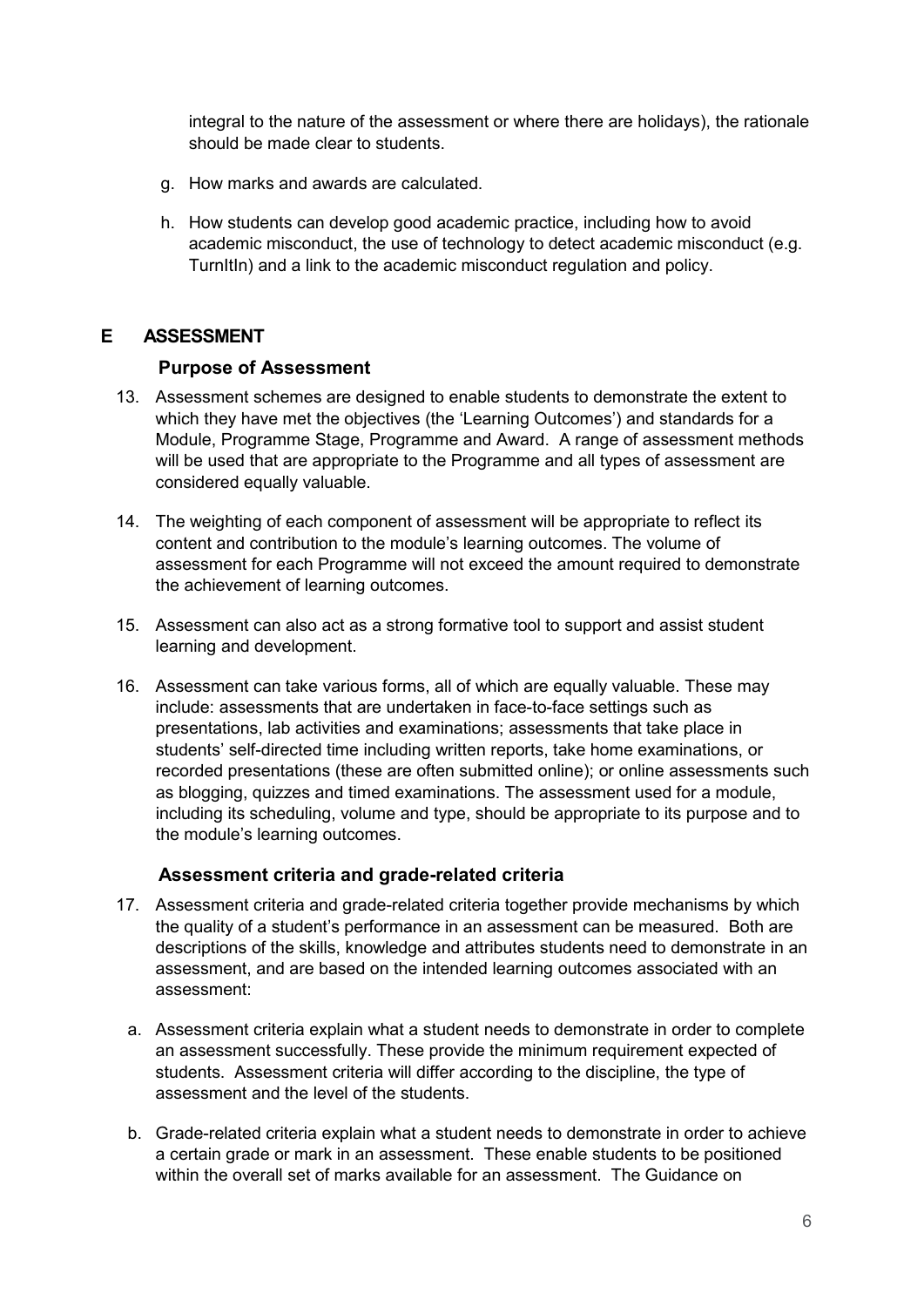Assessment and Feedback includes options for the presentation of grade-related criteria which may be customised as appropriate according to the discipline, assessment type, level of study or the module or assessment in question.

- 18. It is important that assessment and grade-related criteria are written in clear and accessible language. This will not only help students, but also helps markers, moderators and examiners have the same understanding of what is required. Examples of grade-related criteria are provided in Appendix 1
- 19. Assessment criteria and grade-related criteria will be:
	- a. Linked to each other.
	- b. Used by markers.
	- c. Used to support the feedback process. Assessment criteria should be used to provide feedback on a student's performance whilst grade-related criteria provide a mechanism with which to relate feedback to grades. Grade-related criteria can support the provision of early feedback.
	- d. Used to aid transparency in the assessment process.
	- e. Explained carefully to students prior to the assessment task: this will help to make sure that they understand the requirements and that the assessments are therefore a reliable indicator of their learning.
	- f. Made easily accessible to students and provided in consistent versions.
	- g. Presented in the same format to both staff and students, and provided to the markers of the assessment as part of the marking guidelines for that assessment.
- 20. Assessment criteria will also be:
	- a. Provided for each assessment task.
	- b. Provided at an appropriate level for each assessment.
	- c. Linked to the module learning outcomes that are being assessed through the assessment task.

#### <span id="page-6-0"></span> **Language of Assessment**

21. City requires that the language of assessment is in English except when competency in another language is being tested. Any application for a change in the language of assessment must be made in sufficient time ahead of the assessment, and must be presented to Senate with a rationale for consideration. Approval of assessment in a language other than English is not guaranteed and Senate will take account of the maintenance of academic quality and standards, and any legal obligations.

#### <span id="page-6-1"></span>**Security of Assessment**

22. All staff are responsible for the security of assessments and assessment materials. In addition, Boards of Studies may identify a person or people with overall responsibility for the security of assessments.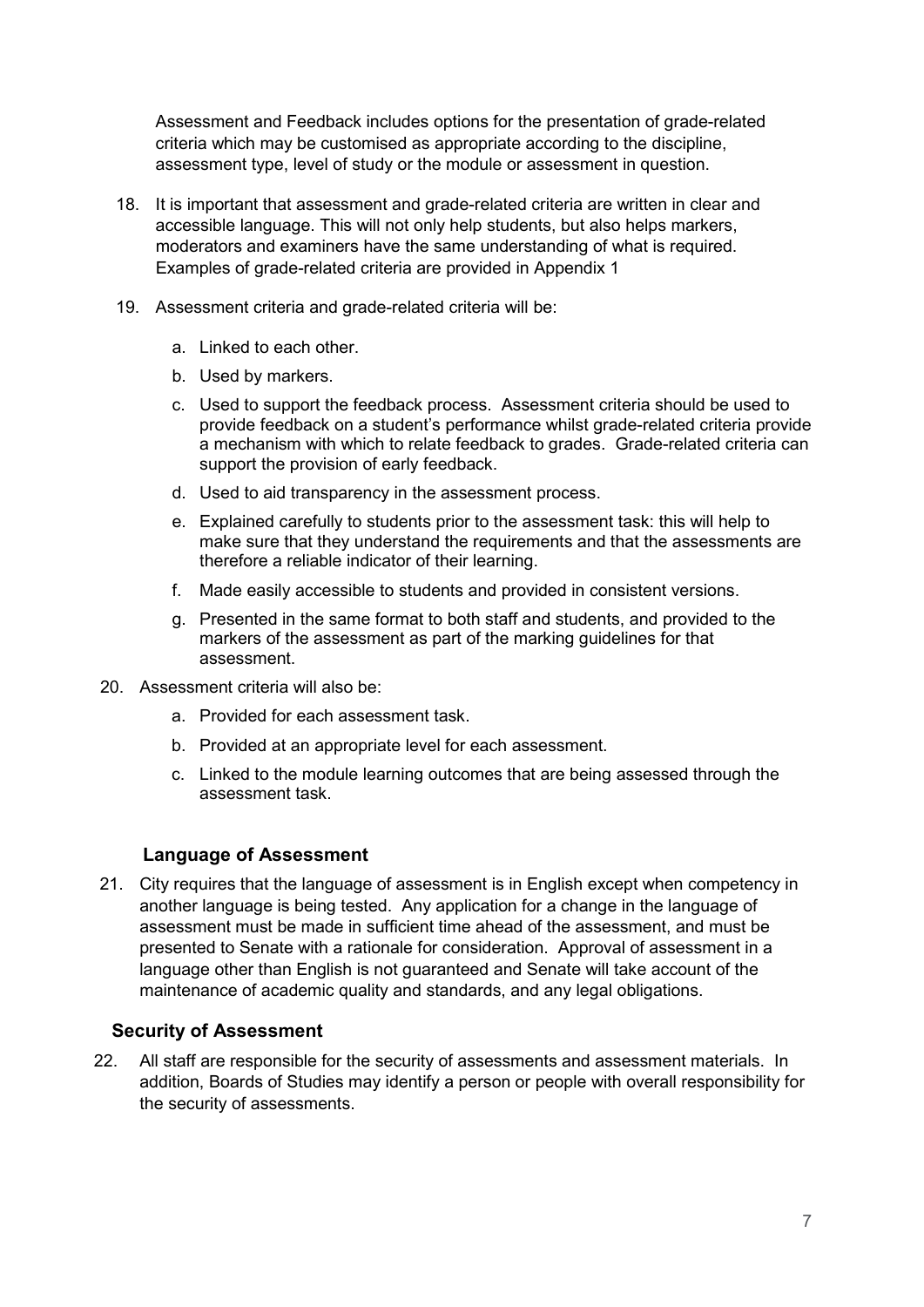## <span id="page-7-0"></span>**Transparency**

- 23. The assessment and marking processes should be transparent to students. This will help students understand the purpose of assessment and increase its educational value; it will also help to minimise complaints about assessment processes, outcomes and feedback.
- 24. In explaining to students how assessment works on a programme, and the processes for marking and moderation, it also helps to explain why we have adopted the assessment techniques, and why we put in place the marking processes (anonymity, moderation etc) that we have chosen to use.

#### <span id="page-7-1"></span>**F MARKING AND MODERATION**

- 25. Marking may take various forms, including the use of anonymous marking and double or second marking. Double marking usually means that markers do not see each other's comments or marks, whilst for second marking these may be made available to the second marker.
- 26. Moderation is used to ensure that an assessment outcome is fair and reliable. Moderation can also take various forms including sampling, additional marking of borderline cases or statistical review of marks.
- 27. The marking of all assessments for credit-bearing modules is the responsibility of a member of academic staff, or a suitably qualified graduate teaching assistant under the supervision of a member of academic staff where relevant.
- 28. Assessments should be marked anonymously unless the nature of the assessment makes anonymous marking impractical. This is considered to be an appropriate means of avoiding claims of bias and demonstrating a commitment to equal opportunities and equality and diversity policies. If anonymous marking is impractical, additional arrangements for moderation will be made. The marking of examination scripts must be anonymous in all circumstances.
- 29. The following considerations apply to marking and moderation:
	- a. More than one member of staff must be involved in the marking and moderation processes. This ensures that no set of assessment marks is finalised on the basis of only one internal assessor's marking decision.
	- b. All assessments which contribute to an Award must be internally moderated or double marked in accordance with the assessment and marking policy, and an appropriately sized sample subjected to moderation.
	- c. All dissertations or equivalent assessment tasks must be second marked or moderated by an Internal Examiner.
	- d. Internal marking and moderation arrangements are in addition to the scrutiny undertaken by the External Examiner.
	- e. Where assessments are double or second marked the markers must try to agree a final mark; if the internal markers cannot agree, the School should make every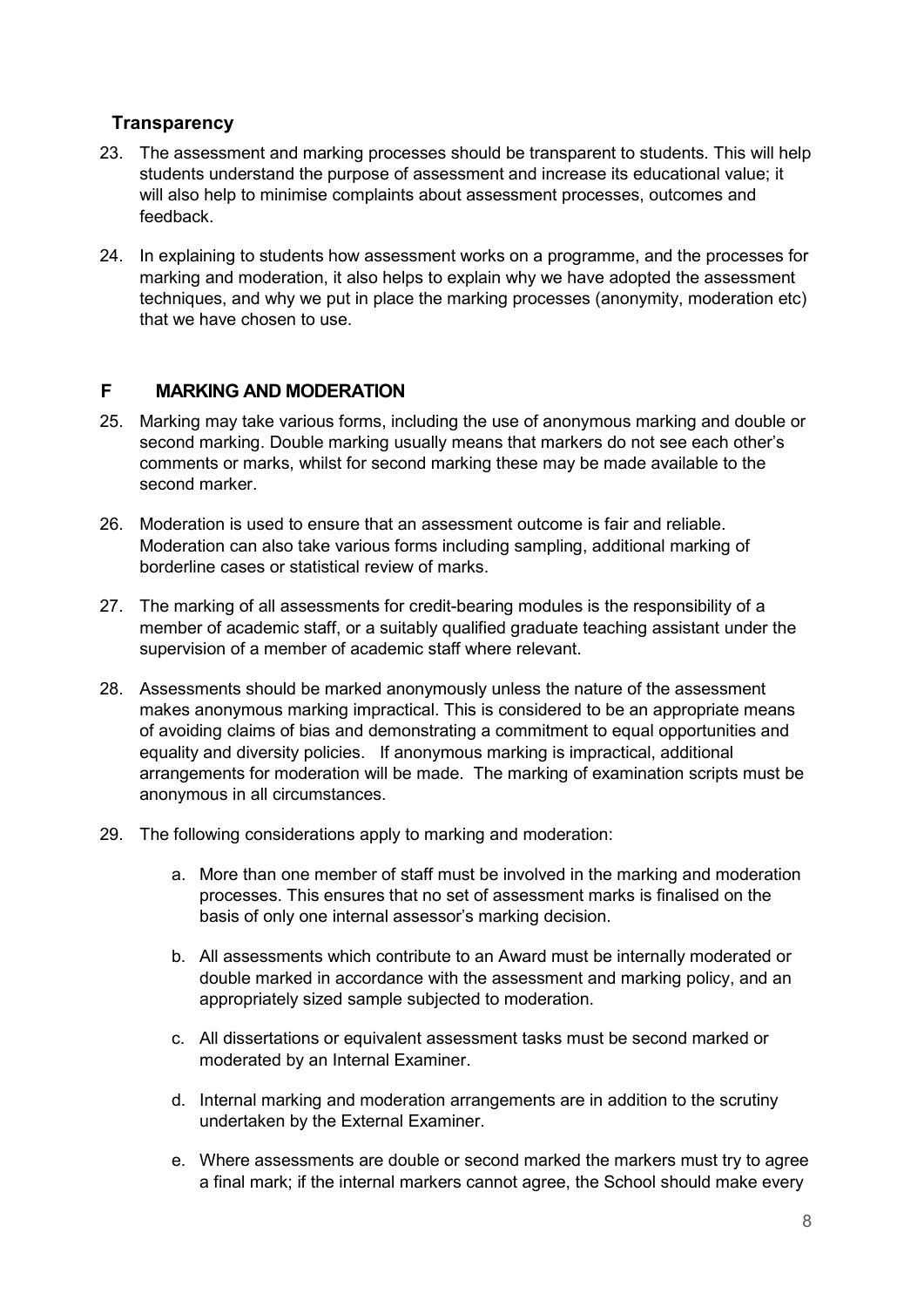effort to resolve the matter internally. In exceptional circumstances, the External Examiner can be asked to arbitrate.

- f. A record of individual and agreed marks will be kept. Marks should be entered into the designated student records system to one decimal place, unless Professional, Statutory or Regulatory Body requirements apply
- 30. Marking guidelines should be provided to all markers, moderators and external examiners and used to mark and grade assessments. This supports consistency and transparency. Marking guidelines consist of the intended learning outcomes the assessment is designed to assess; the assessment information; the assessment criteria; the grade-related criteria; and, if relevant, additional guidance that provides information on what should have been included in specific answers.
- 31. Boards of Studies are required to determine appropriate marking and moderating mechanisms and the criteria for the identification of samples to be considered through the moderation process. Normally, the moderation sample should include all fails, all borderline scripts and then a sample across the pass mark for each marker which includes the lowest and highest mark.
- 32. Where possible, Boards of Studies should review the efficacy of their marking and moderation processes with the aim of considering the use of moderation at component level and should also review the weighting of individual assessment components.

The use of a statistical analysis of the distributions of marks both within and between modules, including their centre and their spread, is also encouraged<sup>[1](#page-8-2)</sup>.

## <span id="page-8-0"></span>**G FEEDBACK**

33. Feedback should be provided to support students in their learning. Feedback will be provided on all assessed work (either formative or summative), including examinations, and on other relevant aspects of a student's performance and progress in a module.

#### <span id="page-8-1"></span>**Feedback on assessed work**

- 34. This comprises a marker's comments on a student's performance in an assessment component. It should facilitate a student's understanding of their achievement in an assessment and should promote learning and self-reflection so that a student is provided with information to help them improve performance in subsequent assessments. Feedback may, for example, provide information on how the mark was derived, the extent of a student's success in meeting the assessed learning outcomes and feedforward so there is an indication of areas for improvement in the future.
- 35. Feedback should be given on all assessments, including examinations, and may relate to the content of an assessment and/or assessment technique.
- 36. The type of feedback given will be informed by the nature and purpose of the assessment and the discipline, and as such will be linked to the task's learning outcomes, assessment criteria and grade-related criteria. Programme Teams are

<span id="page-8-2"></span><sup>1</sup> <sup>1</sup> Centre could include mean or median, spread standard deviation or interquartile range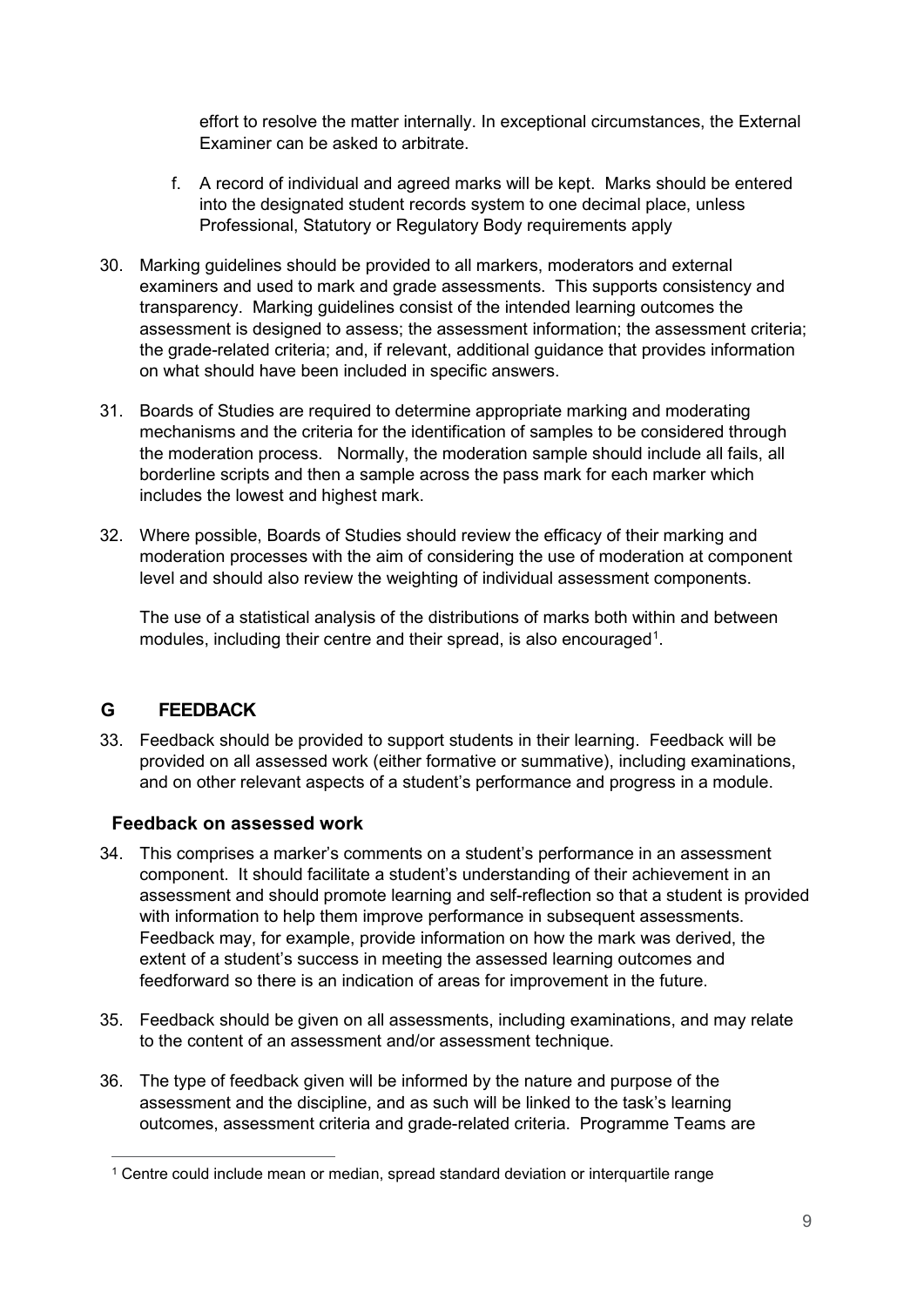responsible for identifying and implementing the most appropriate methods for providing feedback on assessed work, whilst considering an appropriate level of consistency in relation to how that feedback is perceived by students. Pro-form as, which allow markers to lay out how a student has met the learning outcomes being tested, may be used if appropriate.

- 37. Consideration should be given to the type of feedback provided to students who are eligible to resit and the most appropriate mechanisms through which their learning can be supported.
- 38. Feedback should not be used as a basis for negotiation on marks but to enable a dialogue on ways in which to improve performance for the future. The process of providing feedback must be kept separate from the extenuating circumstances and appeals procedures.
- 39. Various types of feedback on assessed work exist. Some examples include:
	- a. Individual or group verbal feedback
	- b. Individual or group written and/or audio feedback
	- c. Model answers and/or example solutions
	- d. Previous assessment questions/papers/performances
	- e. Generic feedback
- 40. Staff are expected to ensure that each student receives individual feedback and feedforward, specific to their learning and assessment performance.

#### <span id="page-9-0"></span> **Feedback on student performance and progress**

- 41. This comprises any comments given to students regarding their performance and progress in a module to support their learning and academic development. This can take place in formal or informal settings, for example: in lectures or seminars; in personal tutorials; through the strategic learning environment; and during group or in-class activities. Where possible, some form of feedback should be provided in the first term of an academic year.
- 42. This type of feedback can relate closely to feed-forward. Feed-forward comprises information to students which is similar to feedback but is provided in advance of an assessment task to support student learning and development prior to completion of the assessment. Feed-forward is considered to be an important mechanism for supporting student learning. Where used it should support, rather than replace, the provision of feedback.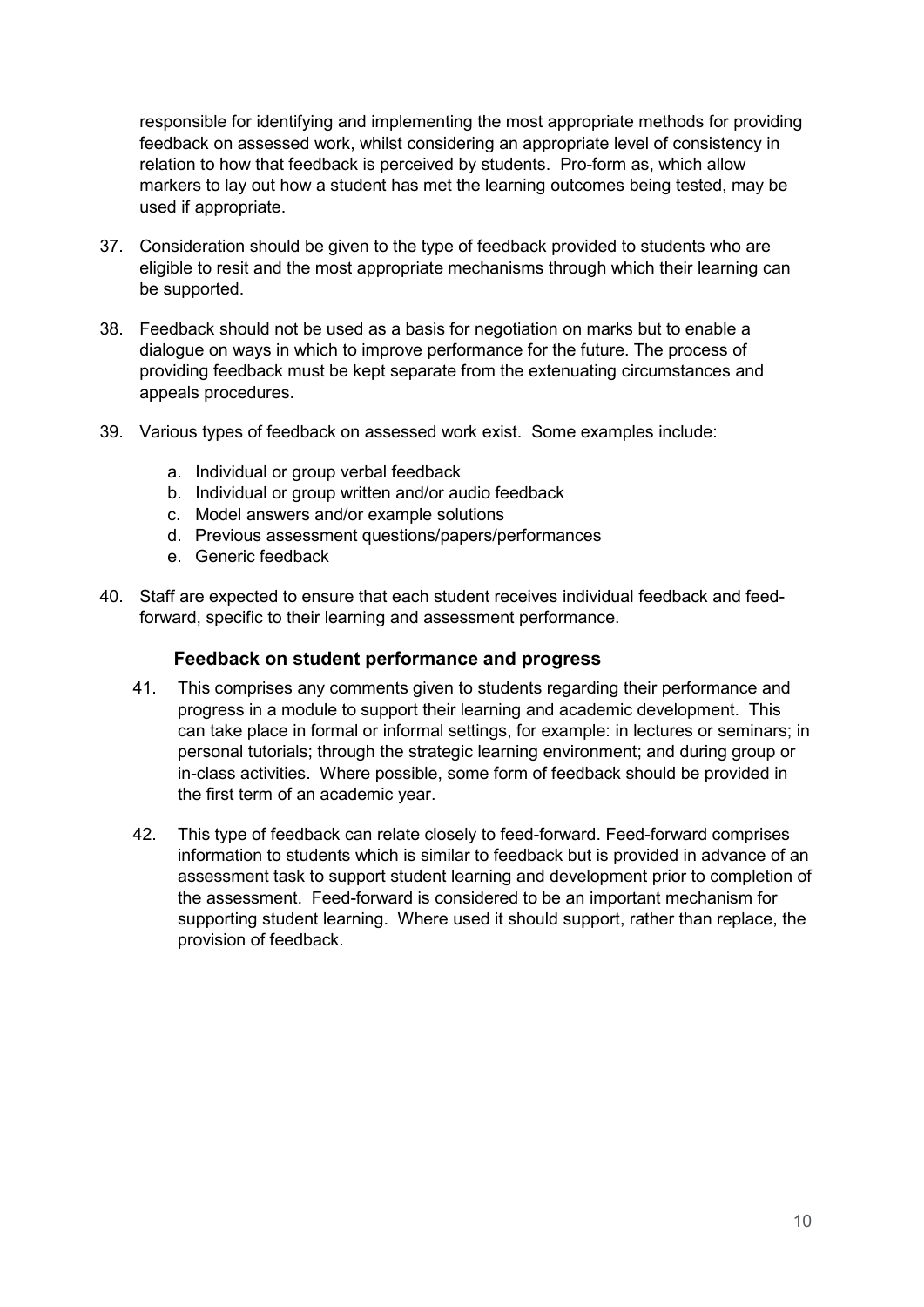#### <span id="page-10-0"></span>**Release of Provisional Marks and Feedback**

- 43. Students will normally be provided with provisional marks and feedback within 21 calendar days of the submission deadline or assessment date. This will include a provisional grade or mark. For end of module assessments, examinations or an equivalent significant task (e.g. an end of module project) feedback will normally be provided within the timescales for release of provisional marks noted in paragraphs 50- 56
- 44. Provision of feedback within these timeframes cannot be guaranteed for work submitted after the deadline or where the student is not entitled to receive the result (e.g. if there is an outstanding fee debt). Where work is submitted after the deadline, students should still receive feedback in a timely manner.
- 45. In light of the substantial nature of the work and associated internal and external marking processes, feedback on final year projects and dissertations may be provided after the final Assessment Board. The timescale for feedback on final year projects and dissertations may therefore be longer than 28 calendar days. Students must be advised in writing of the feedback timescale for this element of the programme and the reasons why this is in place.
- 46. Adjustments may be made where alternative turnaround times are integral to the nature of the assessment, or to accommodate closures or staff absence due to religious holidays.

Any adjustments should be approved by the Board of Studies, which will also be responsible for monitoring the impact of any adjustments on the student learning experience.

- 47. In accordance with the Assessment Regulations and the statement provided to students in programme handbooks, all marks will remain provisional until the end of year Assessment Board when internal moderation and external examiner scrutiny will have been completed.
- 48. Boards of Studies will oversee the effective implementation of the timeliness of feedback and associated data on turnaround times. School Executive Committees will also receive reports and monitoring will take place through Senate.
- 49. Students will be informed in writing of all submission and feedback dates. Students will also be informed in writing of any unforeseen delays in receiving feedback and the reasons for this.

#### **Release of marks for end of year assessments/examinations**

- <span id="page-10-1"></span>50. Final examination marks will be released four weeks after the last examination of the examination period for the cohort unless the programme(s) must follow other PSRBprescribed timeframes.
- 51. Where the four-week feedback timeframe for release of results from examinations falls on a Friday, Schools should release marks on the following Monday. This is to ensure students are able to access support following the release of their marks, where necessary.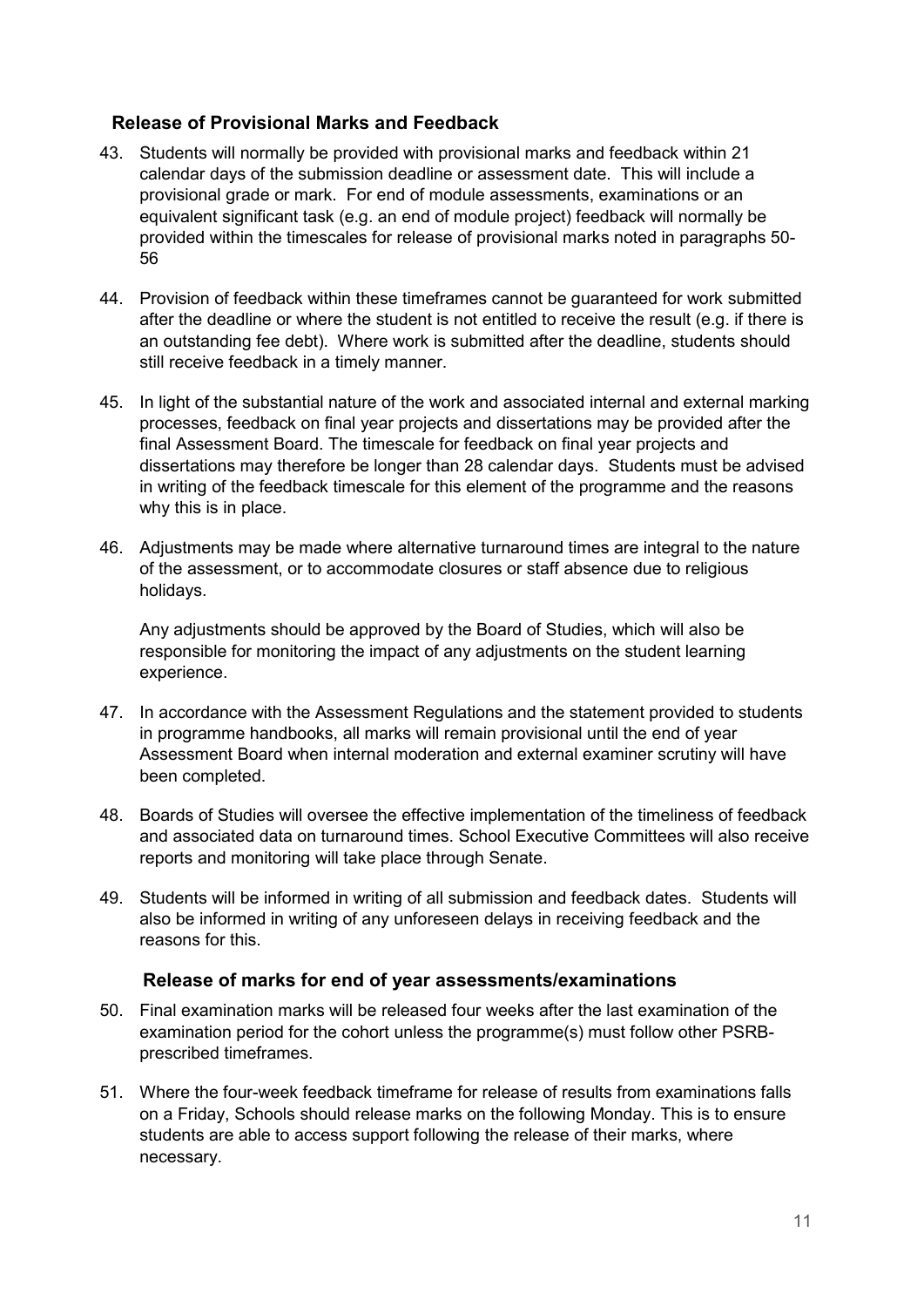- 52. Where it is in the best interest of students, the release of marks for some programmes/modules may be delayed beyond the four-week feedback period. For example, where students are on placement, it may be beneficial for their marks to be released at a later and more appropriate time. Where this is the case, it is advised that students are notified beforehand that their marks will be released later than usual and the reason for this decision.
- 53. Where it is not in the interest of students to wait until the end if the assessment period to release the marks, Programme Teams may release marks earlier than the four-week timeline.
- 54. Where the release of marks coincides with other examinations(s) undertaken by the group of students, Schools should withhold such marks until after the students complete the relevant examinations(s) (e.g., where students are taking a module in another programme). This may mean that the release of marks exceeds the four-week timeline. Where this is the case, it is advised that students are notified beforehand that their marks will be released later than usual and the reason for this decision
- 55. Where the release date for provisional marks is very close to the Assessment Board date, it may be advisable to wait until marks are confirmed and released by the Assessment Board
- 56. In light of the substantial nature of the work and associated internal and externalmarking processes, feedback on final year projects and dissertations may be provided after the final Assessment Board. The timescale for feedback on final year projects and dissertations may therefore be longer than 28 calendar days. Students must be advised in writing of the feedback timescale for this element ofthe programme and the reasons why this is in place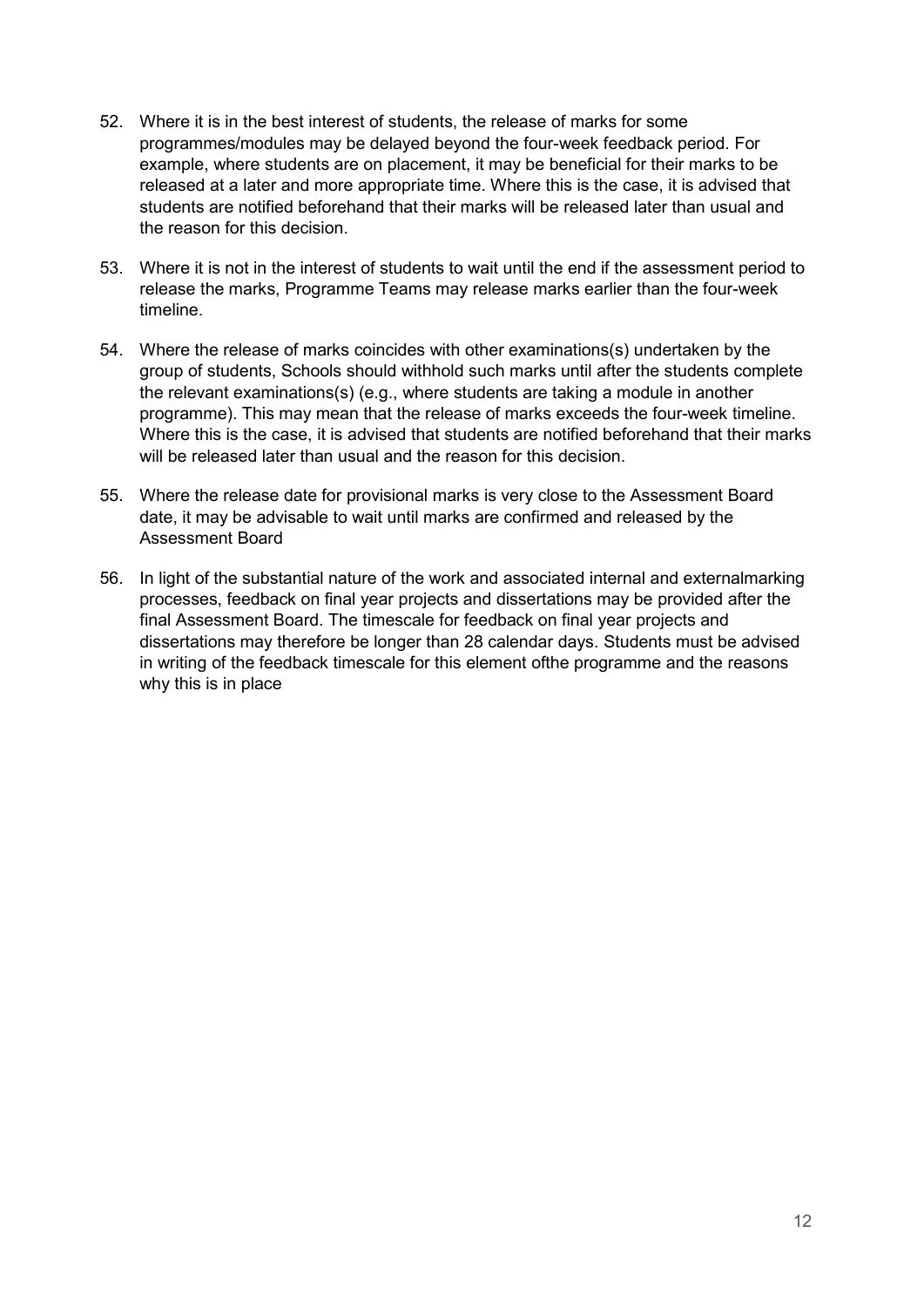## <span id="page-12-2"></span>**APPENDIX 1 - COMMON GRADE-RELATED CRITERIA**

The following sample grade-related criteria tables are provided as a basis for Schools to develop programme specific criteria

<span id="page-12-0"></span>

| $Class -$<br><b>Degree</b><br>(Diploma/<br>Certificate) | $\frac{0}{0}$ |              | Alphabetic <sup>2</sup> | Literary    | <b>Description</b>                                                                                                                                                                                                                                                                                                                                                   |
|---------------------------------------------------------|---------------|--------------|-------------------------|-------------|----------------------------------------------------------------------------------------------------------------------------------------------------------------------------------------------------------------------------------------------------------------------------------------------------------------------------------------------------------------------|
| (Distinction)                                           | $85 -$<br>100 | A            | $A+$                    | Outstanding | Work that demonstrates a comprehensive knowledge of the subject area and addresses the<br>learning outcomes/assessment criteria in full. Where relevant, it will show evidence of<br>independent reading, thinking and analysis. It will be well-constructed and demonstrate a<br>professional approach to academic practice. It will be of a professional standard. |
|                                                         | 75-84         |              | A                       | Very good   | Work that demonstrates strong knowledge of the subject area and addresses the learning<br>outcomes/assessment criteria well. Where relevant, it will show evidence of wide and<br>comprehensive reading. It will be clearly written and adhere to the principles of good<br>academic practice.                                                                       |
|                                                         | 70-74         |              | $A -$                   |             |                                                                                                                                                                                                                                                                                                                                                                      |
| $2:1$ (Merit)                                           | 67-69         | B<br>$B+$    |                         | Good        | Work that demonstrates a sound level of knowledge of the subject area and makes a good<br>attempt to address the learning outcomes/assessment criteria, realising all to some extent and                                                                                                                                                                             |
|                                                         | 64-66         |              | B                       |             | most well. Where relevant, there will be evidence of thorough research of the topic(s). It will<br>be well-structured and logically written and will demonstrate good academic practice.                                                                                                                                                                             |
|                                                         | 60-63         | $B -$        |                         |             |                                                                                                                                                                                                                                                                                                                                                                      |
| $2:2$ (Pass)                                            | 57-59         | $\mathsf{C}$ | $C+$                    | Fair        | Work that demonstrates knowledge of the subject area and attempts to address the learning<br>outcomes/assessment criteria, realising all to some extent and some well but perhaps also                                                                                                                                                                               |
|                                                         | 54-56         |              | C                       |             | including irrelevant or underdeveloped material. Where relevant, answers will provide some                                                                                                                                                                                                                                                                           |

#### **OPTION 1: For Undergraduate and Graduate programmes**

<span id="page-12-1"></span><sup>&</sup>lt;sup>2</sup> The smaller divisions (A+, A, A- etc) are usually used by performing arts students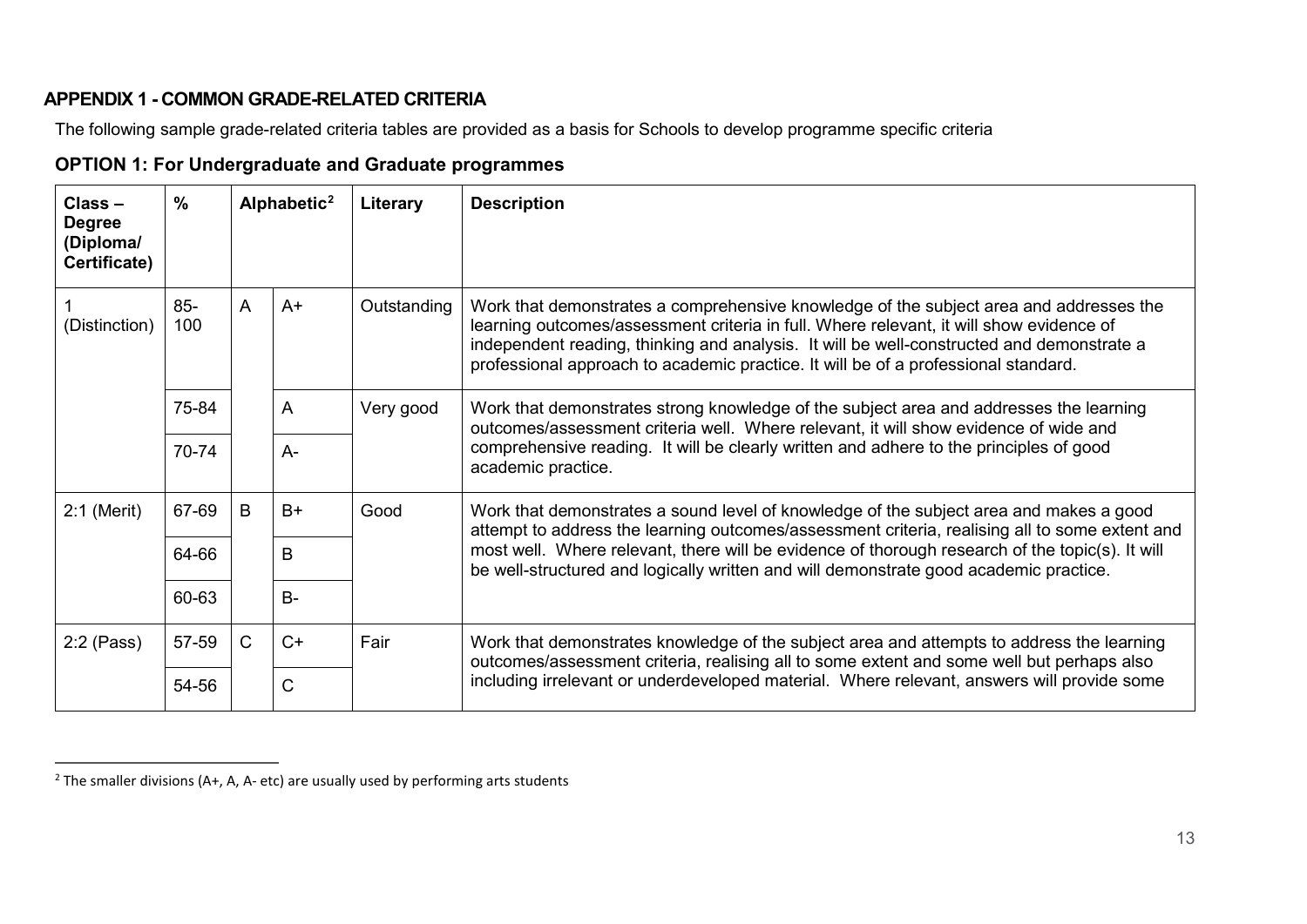| $Class -$<br><b>Degree</b><br>(Diploma/<br>Certificate) | $\frac{0}{0}$ | Alphabetic <sup>2</sup> |       |              |                                                                                                                                                                                                                                                                                                                                                                                                                                                        |  |  |  |  | Literary | <b>Description</b> |
|---------------------------------------------------------|---------------|-------------------------|-------|--------------|--------------------------------------------------------------------------------------------------------------------------------------------------------------------------------------------------------------------------------------------------------------------------------------------------------------------------------------------------------------------------------------------------------------------------------------------------------|--|--|--|--|----------|--------------------|
|                                                         | 50-53         |                         | $C -$ |              | evidence of analysis but may be largely descriptive. It will have structure but this may not<br>always be clear. Attempts to demonstrate academic practice will be evident.                                                                                                                                                                                                                                                                            |  |  |  |  |          |                    |
| 3 (Pass)                                                | 47-49         | D                       | D+    | Satisfactory | Work that demonstrates basic knowledge of the subject area and provides some level of<br>response to the learning outcomes/assessment criteria but only realises these outcomes and<br>criteria to some extent and may not include important elements or information that is<br>completely accurate. Where relevant, development of ideas is limited. Expression and<br>structure will lack clarity and evidence of academic practice will be limited. |  |  |  |  |          |                    |
|                                                         | 44-46         |                         | D     |              |                                                                                                                                                                                                                                                                                                                                                                                                                                                        |  |  |  |  |          |                    |
|                                                         | 40-43         |                         | $D-$  |              |                                                                                                                                                                                                                                                                                                                                                                                                                                                        |  |  |  |  |          |                    |
| Fail                                                    | 37-39         | E                       | $E+$  | Poor         | Unsatisfactory work that demonstrates very limited knowledge of the subject area and does<br>not succeed in grasping the key issues. Learning outcomes/assessment criteria will not be                                                                                                                                                                                                                                                                 |  |  |  |  |          |                    |
|                                                         | 34-36         | E<br>E-                 |       |              | realised. There will be no real development of ideas and few sources will be used or used<br>correctly. Presentation is confused or lacking in clarity.                                                                                                                                                                                                                                                                                                |  |  |  |  |          |                    |
|                                                         | 30-33         |                         |       | Very poor    | Work that demonstrates no real knowledge of the subject area and which demonstrates a<br>totally inadequate attempt to address the learning outcomes/assessment criteria.                                                                                                                                                                                                                                                                              |  |  |  |  |          |                    |
|                                                         | 15-30         | F                       | F     |              |                                                                                                                                                                                                                                                                                                                                                                                                                                                        |  |  |  |  |          |                    |
|                                                         | $0 - 15$      |                         |       |              |                                                                                                                                                                                                                                                                                                                                                                                                                                                        |  |  |  |  |          |                    |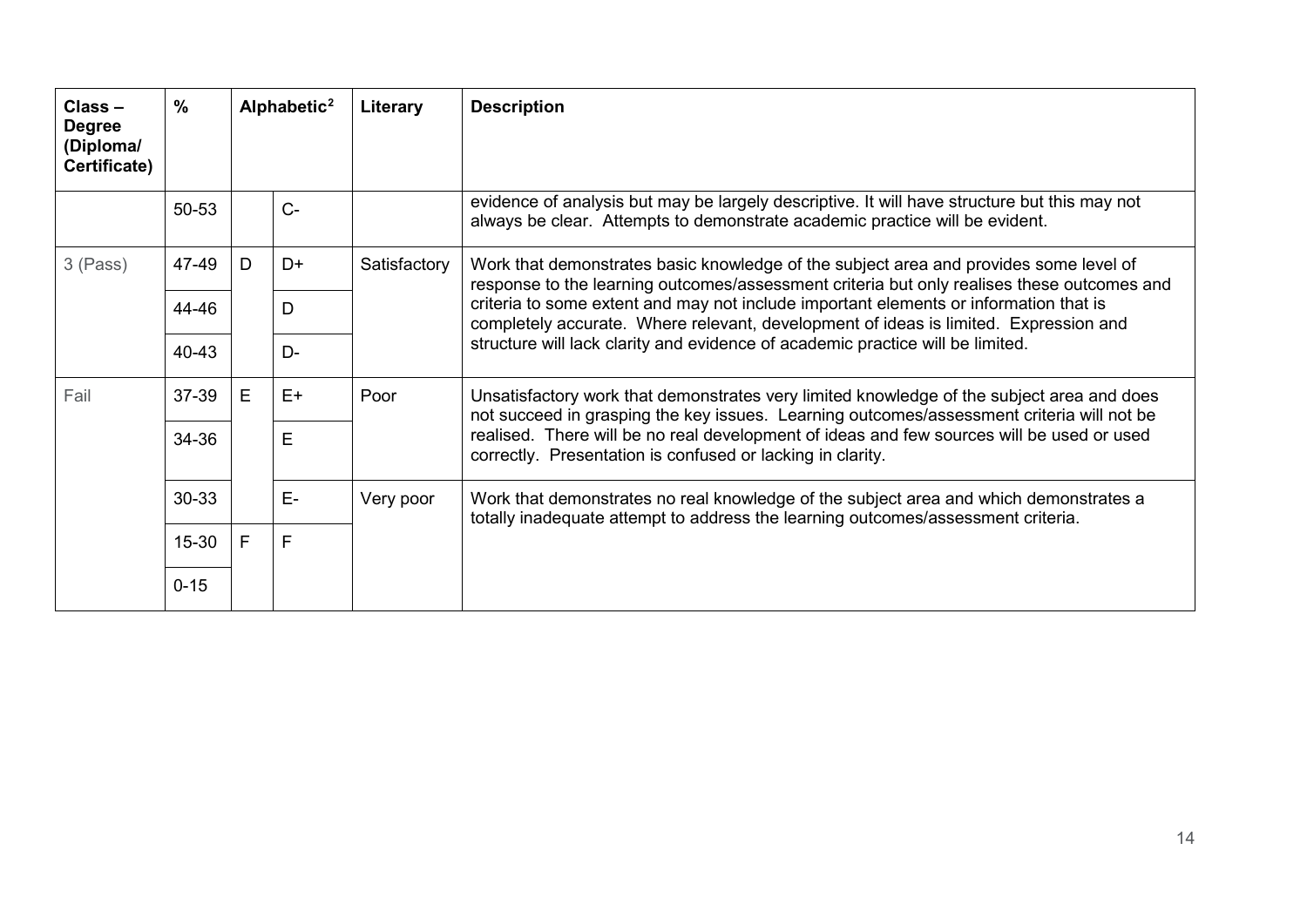## <span id="page-14-1"></span>**OPTION 1: For Postgraduates programmes**

| <b>Class</b>       | %             |                      | Alphabetic <sup>3</sup><br><b>Literary</b>                                                                                                                                        |              | <b>Description</b>                                                                                                                                                                                                                                                                                                  |
|--------------------|---------------|----------------------|-----------------------------------------------------------------------------------------------------------------------------------------------------------------------------------|--------------|---------------------------------------------------------------------------------------------------------------------------------------------------------------------------------------------------------------------------------------------------------------------------------------------------------------------|
| <b>Distinction</b> | $85 -$<br>100 | A                    | $A+$                                                                                                                                                                              | Outstanding  | Work that demonstrates a comprehensive knowledge of the subject area and addresses the<br>learning outcomes/assessment criteria in full. Where relevant, it will show evidence of<br>independent reading, thinking and analysis and strong critical ability. It will be well-                                       |
|                    | 80-84         |                      | A                                                                                                                                                                                 | Excellent    | constructed and demonstrate a professional approach to academic practice. It will be of a<br>professional standard.                                                                                                                                                                                                 |
|                    | 75-79         |                      |                                                                                                                                                                                   | Very good    | Work that demonstrates strong knowledge of the subject area and addresses the learning<br>outcomes/assessment criteria well. Where relevant, it will show evidence of wide and<br>comprehensive reading and critical ability. It will be clearly written and adhere to the<br>principles of good academic practice. |
|                    | 70-74         |                      | $A -$                                                                                                                                                                             |              |                                                                                                                                                                                                                                                                                                                     |
| <b>Merit</b>       | 67-69         | B                    | $B+$                                                                                                                                                                              | Good         | Work that demonstrates a sound level of knowledge of the subject area and makes a good<br>attempt to address the learning outcomes/assessment criteria, realising all to some extent                                                                                                                                |
|                    | 64-66         |                      | B                                                                                                                                                                                 |              | and some well. There will be evidence of thorough research of the topic(s) but some<br>answers may not be complete or arguments sufficiently explored. It will be well-structured<br>and logically written and will demonstrate good academic practice. Some critical ability will<br>be evident.                   |
|                    | 60-63         |                      | $B -$                                                                                                                                                                             |              |                                                                                                                                                                                                                                                                                                                     |
| Pass               | 57-59         | $\mathsf{C}$<br>$C+$ |                                                                                                                                                                                   | Satisfactory | Work that demonstrates knowledge of the subject area and provides some level of response<br>to the learning outcomes/assessment criteria but only realises these outcomes and criteria to                                                                                                                           |
|                    | 54-56         | $\mathsf{C}$         | some extent and may not include important elements or information that is fully accurate.<br>Where relevant, development of ideas is limited but attempts will be made to analyse |              |                                                                                                                                                                                                                                                                                                                     |
|                    | 50-53         |                      | $C-$                                                                                                                                                                              |              | materials critically. Expression and structure may lack clarity and evidence of academic<br>practice will be limited.                                                                                                                                                                                               |
| Fail               | 47-49         | D                    | D+                                                                                                                                                                                | Poor         |                                                                                                                                                                                                                                                                                                                     |

<span id="page-14-0"></span> $3$  The smaller divisions (A+, A, A- etc) are usually used by performing arts students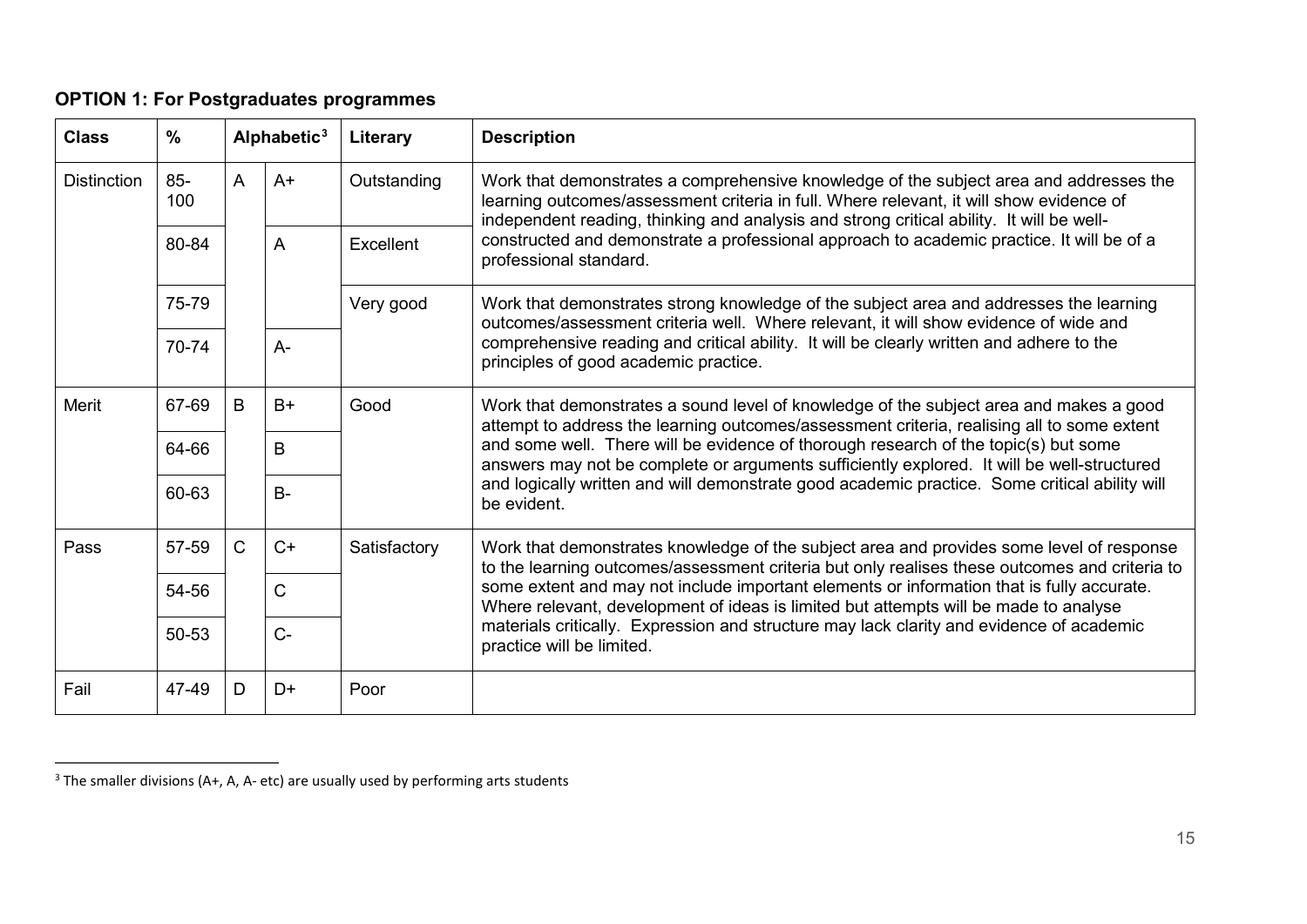| <b>Class</b> | $\frac{0}{0}$ |   | Alphabetic $3$ | Literary  | <b>Description</b>                                                                                                                                                                                                                                                                                                                               |
|--------------|---------------|---|----------------|-----------|--------------------------------------------------------------------------------------------------------------------------------------------------------------------------------------------------------------------------------------------------------------------------------------------------------------------------------------------------|
|              | 44-46         |   | D              |           | Unsatisfactory work that demonstrates very limited knowledge of the subject area and which<br>does not succeed in grasping the key issues. Learning outcomes/assessment criteria will not<br>be realised. There will be no real development of ideas and critical analysis will be very<br>limited. Presentation is confused or lacks coherence. |
|              | 40-43         |   | D-             | Very poor | Work that demonstrates no real knowledge of the subject area and which demonstrates a<br>totally inadequate attempt to address the learning outcomes/assessment criteria. No critical<br>ability will be displayed.                                                                                                                              |
|              | $20 - 40$     | E | E              |           |                                                                                                                                                                                                                                                                                                                                                  |
|              | $0 - 20$      |   |                |           |                                                                                                                                                                                                                                                                                                                                                  |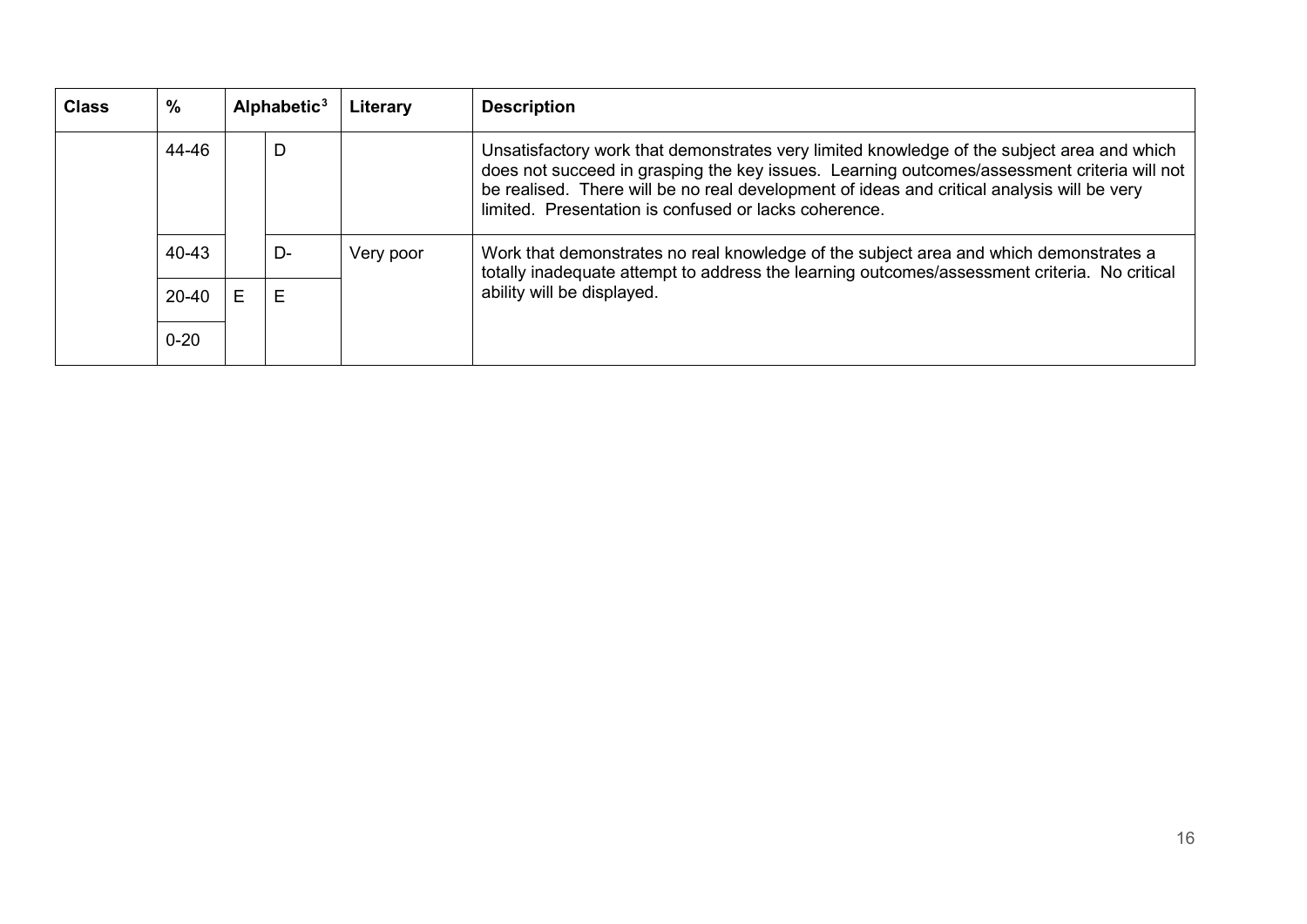| Class-<br><b>Degree</b><br>(Diploma/<br>Certificate) | $\frac{0}{0}$ |                | Alphabetic <sup>4</sup> | Literary                                                    | Knowledge                                                                                                                                        | Independent thought, use<br>of sources and research<br>materials                                                                                                               | <b>Presentation</b>                  | Professional                                        |
|------------------------------------------------------|---------------|----------------|-------------------------|-------------------------------------------------------------|--------------------------------------------------------------------------------------------------------------------------------------------------|--------------------------------------------------------------------------------------------------------------------------------------------------------------------------------|--------------------------------------|-----------------------------------------------------|
| (Distinction)                                        | $85 -$<br>100 | $\overline{A}$ | $A+$                    | Outstanding                                                 | Comprehensive knowledge of<br>subject area, addresses<br>learning outcomes and<br>assessment criteria in full - be<br>of a professional standard | Where relevant, evidence of<br>independent reading,<br>thinking, analysis.<br>Comprehensive use of<br>sources and links to<br>research and evidence of<br>independent research | Well-<br>constructed                 | Professional<br>approach to<br>academic<br>practice |
|                                                      | 75-84         |                | $\overline{A}$          | Very good                                                   | Strong knowledge of subject<br>area, addresses learning                                                                                          | Where relevant, evidence of<br>wide and comprehensive                                                                                                                          | Clearly<br>written                   | Adhere to the<br>principles of                      |
|                                                      | 70-74         |                | $A -$                   |                                                             | outcomes/assessment<br>criteria well                                                                                                             | reading                                                                                                                                                                        |                                      | good academic<br>practice                           |
| $2:1$ (Merit)                                        | 67-69         | B<br>$B+$      | Good                    | Sound knowledge of subject<br>area, good attempt to address | Where relevant, evidence of<br>thorough research of the                                                                                          | Well-<br>structured                                                                                                                                                            | <b>Demonstrates</b><br>good academic |                                                     |
|                                                      | 64-66         |                | B                       |                                                             | the learning<br>outcomes/assessment<br>criteria, realising all to some<br>extent and most well.                                                  | topic(s)                                                                                                                                                                       | and logically<br>written             | practice                                            |
|                                                      | 60-63         |                | $B -$                   |                                                             |                                                                                                                                                  |                                                                                                                                                                                |                                      |                                                     |
| 2:2 (Pass)                                           | 57-59         | $\mathsf{C}$   | $C+$                    | Fair                                                        | Knowledge of subject area,<br>attempts to address the                                                                                            | Where relevant, answers<br>will provide some evidence                                                                                                                          | Has structure<br>but this may        | Attempts to<br>demonstrate<br>good academic         |
|                                                      | 54-56         |                | C                       |                                                             | learning outcomes/<br>assessment criteria, realising                                                                                             |                                                                                                                                                                                |                                      |                                                     |

## <span id="page-16-1"></span>**OPTION 2: for Undergraduate and Graduate programmes**

<span id="page-16-0"></span> <sup>4</sup> The smaller divisions (A+, A, A- etc) are usually used by performing arts students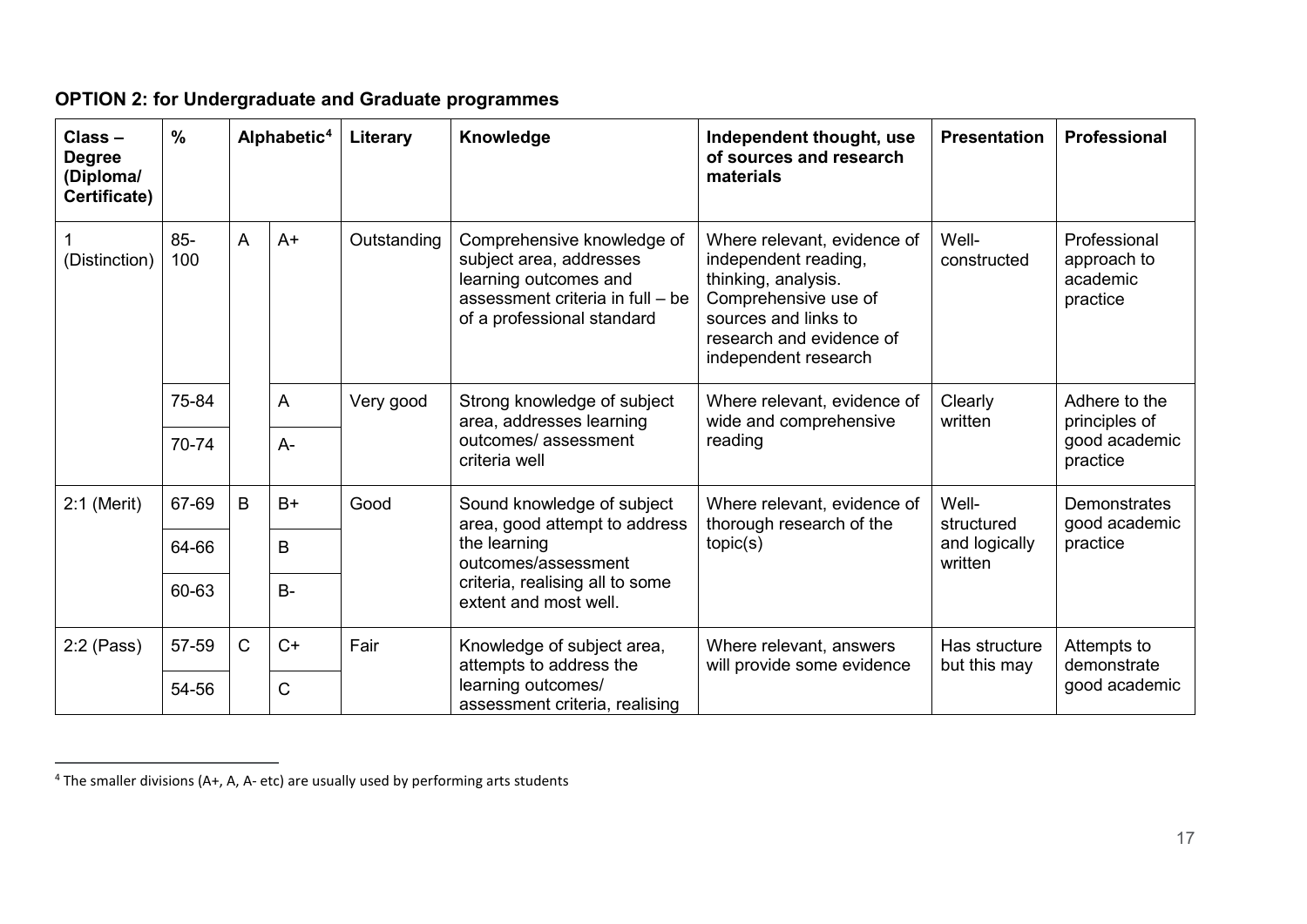| Class-<br><b>Degree</b><br>(Diploma/<br>Certificate) | $\frac{0}{0}$ | Alphabetic <sup>4</sup> |              | Literary                                                                                                 | Knowledge                                                                                                                                                               | Independent thought, use<br>of sources and research<br>materials | <b>Presentation</b>            | <b>Professional</b>                    |  |
|------------------------------------------------------|---------------|-------------------------|--------------|----------------------------------------------------------------------------------------------------------|-------------------------------------------------------------------------------------------------------------------------------------------------------------------------|------------------------------------------------------------------|--------------------------------|----------------------------------------|--|
|                                                      | 50-53         |                         | $C -$        |                                                                                                          | all to some extent and some<br>well but perhaps also<br>including irrelevant or<br>underdeveloped material.                                                             | of analysis but may be<br>largely descriptive.                   | not always be<br>clear.        | practice will be<br>evident.           |  |
| 3 (Pass)                                             | 47-49         | D<br>D+<br>D            | Satisfactory | Basic knowledge of subject<br>area, provides some level of                                               | Where relevant,<br>development of ideas is                                                                                                                              | Expression<br>and structure                                      | Evidence of<br>good academic   |                                        |  |
|                                                      | 44-46         |                         |              |                                                                                                          | response to the learning<br>outcomes/assessment                                                                                                                         | limited.                                                         | will lack<br>clarity           | practice will be<br>limited            |  |
|                                                      | $40 - 43$     | $D -$                   |              |                                                                                                          | criteria but only realises these<br>outcomes and criteria to some<br>extent and may not include<br>important elements or<br>information that is completely<br>accurate. |                                                                  |                                |                                        |  |
| Fail                                                 | 37-39         | E<br>$E+$               | Poor         |                                                                                                          | Unsatisfactory - very limited<br>knowledge of subject area                                                                                                              | There will be no real<br>development of ideas and                | Presentation<br>is confused or | <b>Unawareness</b><br>of good          |  |
|                                                      | 34-36         |                         | E            |                                                                                                          | and does not succeed in<br>grasping the key issues.<br>Learning outcomes/<br>assessment criteria will not be<br>realised.                                               | few sources will be used or<br>used correctly.                   | lacks<br>coherence.            | academic<br>practice may be<br>evident |  |
|                                                      | 30-33         | E-                      | Very poor    | No real knowledge of subject<br>area; totally inadequate<br>attempt to address the<br>learning outcomes/ | No development of ideas                                                                                                                                                 | Confused or<br>unstructured<br>presentation<br>that lacks        | <b>Unawareness</b><br>of good  |                                        |  |
|                                                      | 15-30         | F<br>F                  |              |                                                                                                          |                                                                                                                                                                         |                                                                  | academic<br>practice will be   |                                        |  |
|                                                      | $0 - 15$      |                         |              |                                                                                                          | assessment criteria                                                                                                                                                     |                                                                  | coherence                      | evident                                |  |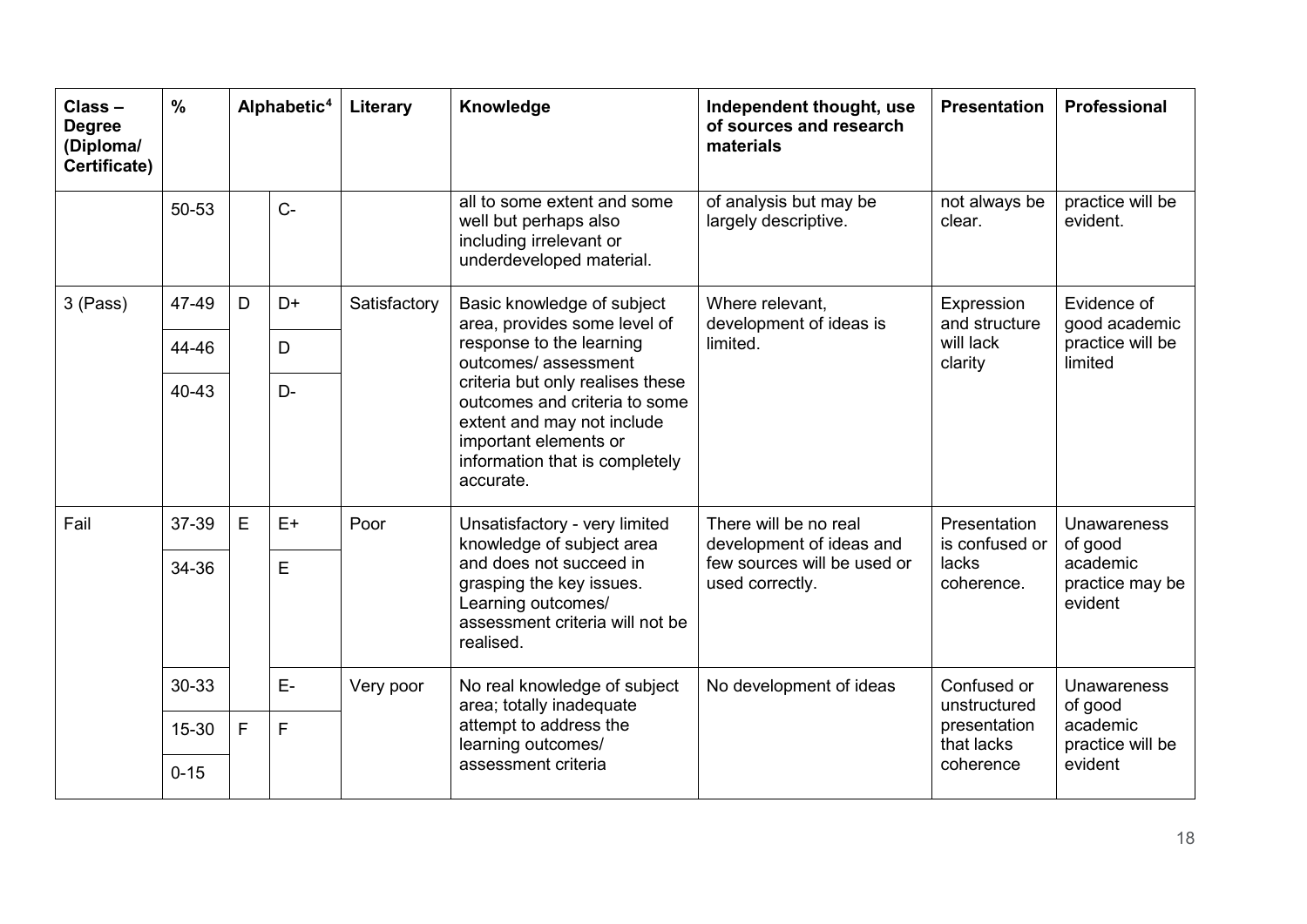| <b>Class</b>       | $\frac{0}{0}$ |                | Alphabetic <sup>5</sup> | Literary                                                                                                                         | Knowledge                                                                                                | Independent thought, uses<br>of sources and research<br>materials                                           | <b>Presentation</b>                                                                           | Professional                                                                         |                                                          |
|--------------------|---------------|----------------|-------------------------|----------------------------------------------------------------------------------------------------------------------------------|----------------------------------------------------------------------------------------------------------|-------------------------------------------------------------------------------------------------------------|-----------------------------------------------------------------------------------------------|--------------------------------------------------------------------------------------|----------------------------------------------------------|
| <b>Distinction</b> | $85 -$<br>100 | $\overline{A}$ | $A+$                    | Outstanding                                                                                                                      | Comprehensive and<br>informative knowledge<br>of subject area, may<br>include - new<br>knowledge derived | Where relevant, evidence of<br>independent reading, thinking<br>and analysis and strong critical<br>ability | Well-<br>constructed                                                                          | professional approach to<br>academic practice;<br>professional standard<br>generally |                                                          |
|                    | $80 -$<br>84  |                | A<br>Excellent          | from which the marker<br>and wider community<br>may learn; addresses<br>the learning outcomes/<br>assessment criteria in<br>full |                                                                                                          |                                                                                                             |                                                                                               |                                                                                      |                                                          |
|                    | $75-$<br>79   |                |                         |                                                                                                                                  | Very good                                                                                                | Sophisticated or strong<br>- shows knowledge of<br>complex issues or a<br>broad range of issues             | Where relevant, show<br>evidence of wide and<br>comprehensive reading and<br>critical ability | Clearly<br>written                                                                   | adhere to the principles<br>of good academic<br>practice |
|                    | $70 -$<br>74  |                | $A -$                   |                                                                                                                                  | and addresses the<br>learning<br>outcomes/assessment<br>criteria well.                                   |                                                                                                             |                                                                                               |                                                                                      |                                                          |
| Merit              | $67 -$<br>69  | B              | $B+$                    | Good                                                                                                                             | Sound knowledge of a<br>broad range of issues                                                            | Evidence of thorough research<br>of the topic(s) but some                                                   | well-<br>structured                                                                           | demonstrate good<br>academic practice                                                |                                                          |

<span id="page-18-1"></span>**OPTION 2: for Postgraduate programmes**

<span id="page-18-0"></span> $\overline{a}$  $^5$  The smaller divisions (A+, A, A- etc) are usually used by performing arts students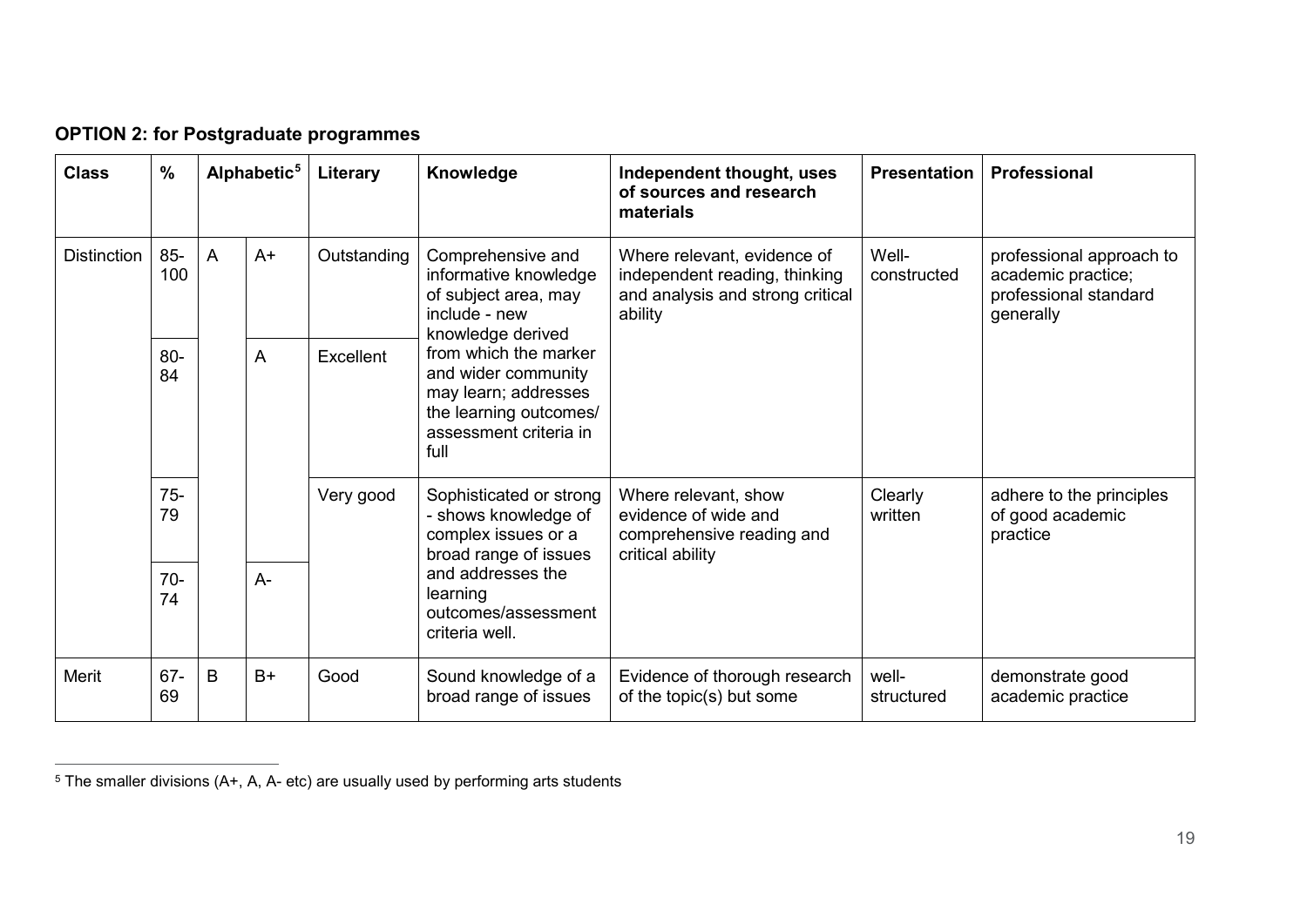| <b>Class</b> | $\frac{0}{0}$ |              | Alphabetic <sup>5</sup> | Literary                                                                | Knowledge                                                                                                                                                                                                            | Independent thought, uses<br>of sources and research<br>materials                                                  | <b>Presentation</b>                                  | <b>Professional</b>                                                |
|--------------|---------------|--------------|-------------------------|-------------------------------------------------------------------------|----------------------------------------------------------------------------------------------------------------------------------------------------------------------------------------------------------------------|--------------------------------------------------------------------------------------------------------------------|------------------------------------------------------|--------------------------------------------------------------------|
|              | 64-<br>66     | B            |                         | or detailed knowledge<br>of a smaller number of<br>issues; makes a good | answers may not be complete<br>or arguments sufficiently<br>explored. Some critical ability                                                                                                                          | and logically<br>written                                                                                           |                                                      |                                                                    |
|              | 60-<br>63     |              | $B -$                   |                                                                         | attempt to address the<br>learning<br>outcomes/assessment<br>criteria, realising all to<br>some extent and some<br>well                                                                                              | will be evident.                                                                                                   |                                                      |                                                                    |
| Pass         | $57 -$<br>59  | $\mathsf{C}$ | $C+$                    | Satisfactory                                                            | Adequate knowledge<br>of important issues -<br>some level of response<br>to all learning<br>outcomes/assessment<br>criteria but may not<br>include important<br>elements or<br>information that is fully<br>accurate | Where relevant, development<br>of ideas is limited but attempts<br>will be made to analyse<br>materials critically | Expression<br>and structure<br>may lack<br>clarity   | evidence of good<br>academic practice will be<br>limited           |
|              | $54-$<br>56   |              | $\mathsf C$             |                                                                         |                                                                                                                                                                                                                      |                                                                                                                    |                                                      |                                                                    |
|              | $50-$<br>53   |              | $C -$                   |                                                                         |                                                                                                                                                                                                                      |                                                                                                                    |                                                      |                                                                    |
| Fail         | $47 -$<br>49  | D            | D+                      | Poor                                                                    | Unsatisfactory work -<br>inadequate knowledge<br>of the important issues                                                                                                                                             | No real development of ideas<br>and critical analysis will be<br>very limited.                                     | Presentation<br>is confused<br>or lacks<br>coherence | General unawareness of<br>good academic practice<br>may be evident |
|              | $44 -$<br>46  | D<br>D-      |                         |                                                                         | and doesn't succeed in<br>grasping key issues,<br>therefore learning                                                                                                                                                 |                                                                                                                    |                                                      |                                                                    |
|              | $40 -$<br>43  |              |                         | outcomes/assessment<br>criteria will not be<br>realised                 |                                                                                                                                                                                                                      |                                                                                                                    |                                                      |                                                                    |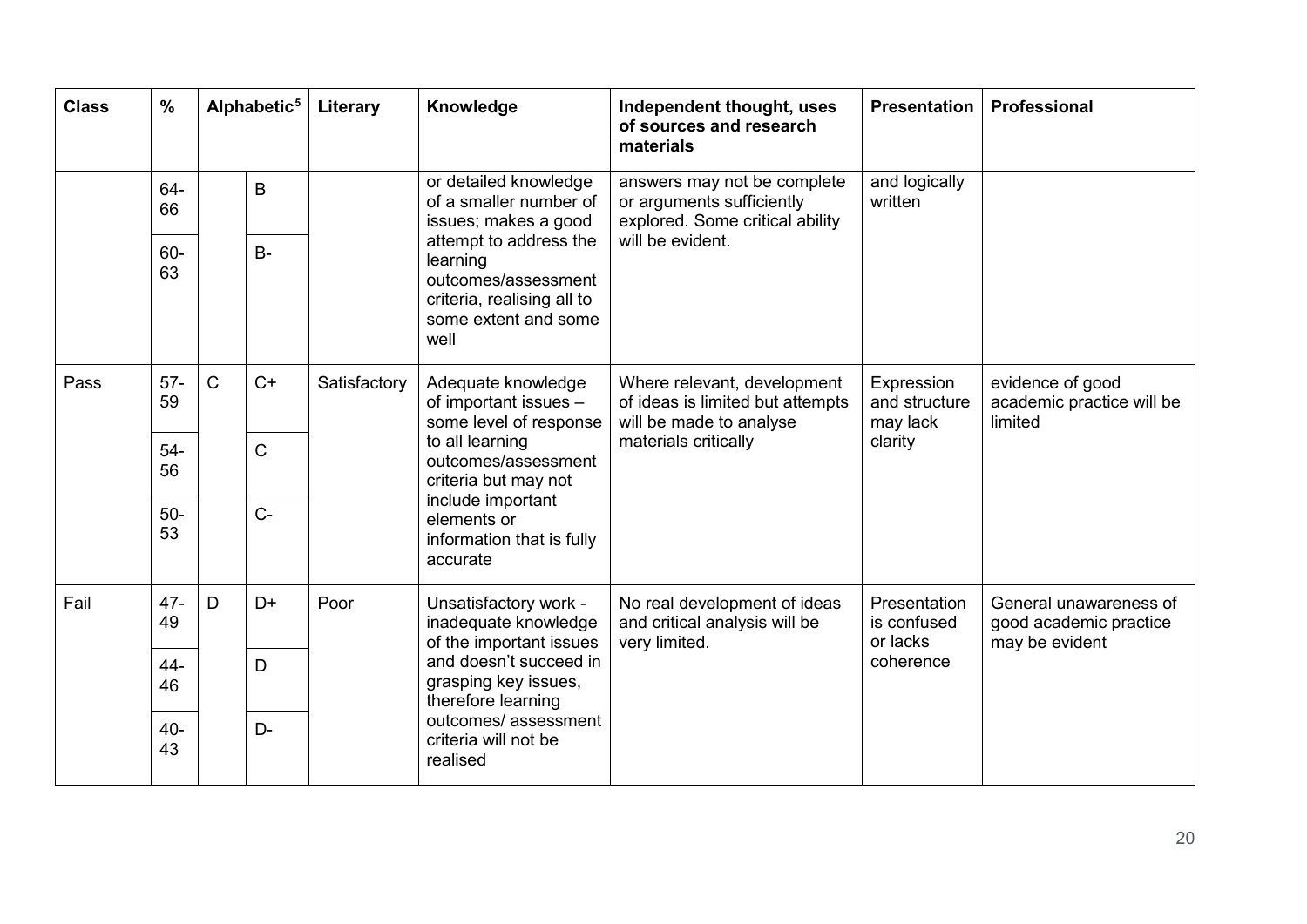| <b>Class</b> | $\%$         |   | Alphabetic <sup>5</sup> | Literary  | Knowledge                                                                                                                                                                                         | Independent thought, uses<br>of sources and research<br>materials | <b>Presentation</b>                         | Professional                                                |
|--------------|--------------|---|-------------------------|-----------|---------------------------------------------------------------------------------------------------------------------------------------------------------------------------------------------------|-------------------------------------------------------------------|---------------------------------------------|-------------------------------------------------------------|
|              | $20 -$<br>40 | E | E                       | Very poor | Knowledge is lacking<br>either through<br>omission, the inclusion                                                                                                                                 | No critical ability will be<br>displayed                          | Confused or<br>unstructured<br>presentation | Unawareness of good<br>academic practice will be<br>evident |
|              | $0-$<br>20   |   |                         |           | of large amounts of<br>irrelevant information<br>or evidence of<br>significant<br>misunderstanding -<br>totally inadequate<br>attempt to address the<br>learning outcomes/<br>assessment criteria |                                                                   | that lacks<br>coherence                     |                                                             |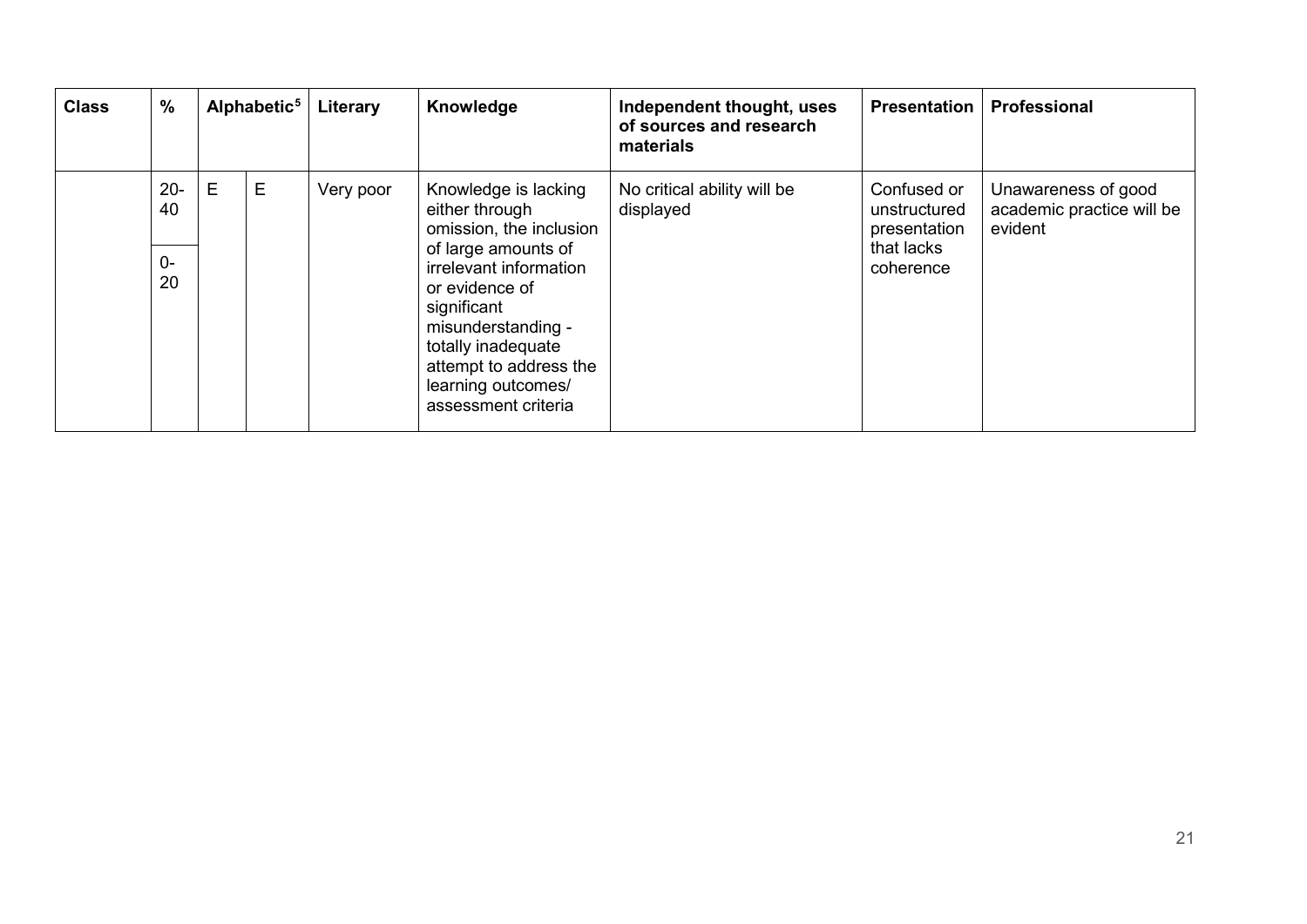#### **APPENDIX 2:**

#### **(EXTRACT FROM ASSESSMENT REGULATION 19)**

#### <span id="page-21-0"></span>**OPERATION OF ASSESSMENT BOARDS AND ASSOCIATED PANELS, INCLUDING THE ROLES OF INTERNAL AND EXTERNAL EXAMINERS AND PROCEDURES FOR RECORDING AND RELEASING ASSESSMENT RESULTS TO STUDENTS**

#### <span id="page-21-1"></span>**ASSESSMENT BOARD OPERATION**

- 57. Assessment Boards must operate in accordance with the Assessment Regulations and this appendix.
- <span id="page-21-2"></span>58. Assessment Board decisions should be recorded (see paragraph 119 below) and maintained in accordance with data protection requirements (see paragraph 135 below). Within those requirements, the decisions should be published as quickly as possible (see paragraph 124 below).
- 59. Assessment Boards are sub-committees of Senate with delegated authority to approve Awards and degree classifications. The primary purpose of an Assessment Board is to ensure the standards of City's academic Awards and consistency and fairness in the application of the Assessment Regulations. Assessment Board membership is set out in paragraph 69 below.
- 60. Assessment Boards convene at appropriate points in the academic year to make decisions, on behalf of Senate, on final marks, progression, Award (including the Award of credit) and withdrawal through consideration of student results. Assessment Boards will be held as soon as possible after the completion of the final assessment for each Programme Stage of a Programme, block of study or other relevant progression point. A further meeting will be held after the completion of resits.
- 61. Each Assessment Board is provided with the relevant data set which must be prepared and checked in advance of the meeting (see paragraph 73 below)).
- 62. Advisory panels such as Interim Assessment Panels, Module Panels (or meetings to discuss results for Modules shared across Programmes) and Preliminary Assessment Panels may also be held (see paragraph 92 below). The Assessment Board may consider recommendations from its advisory panels but may not delegate decision-making responsibility to them with regard to progression and Award.
- 63. Where student marks have already been considered by an Examination Board of a Professional, Statutory or Regulatory Body (PSRB) in accordance with the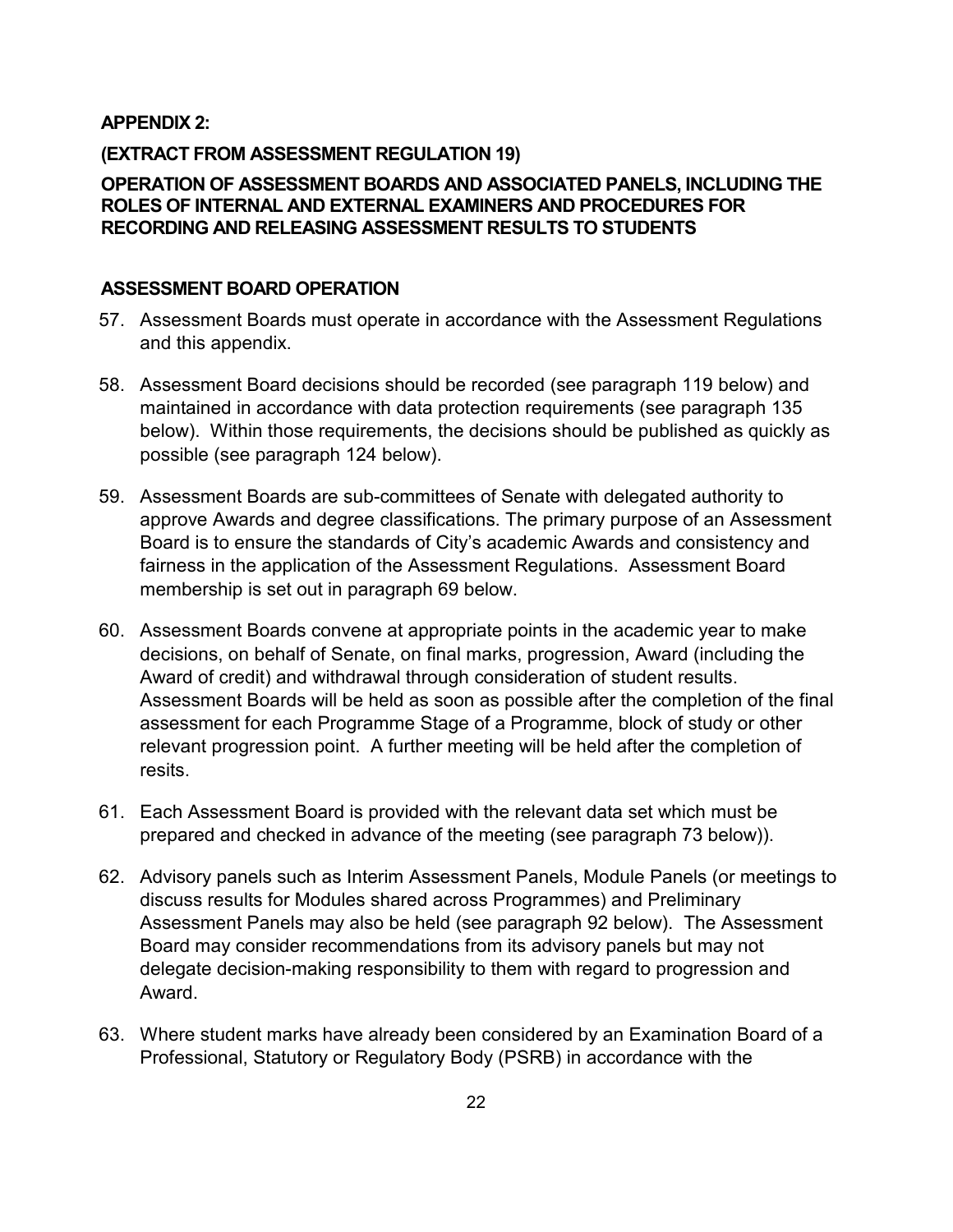requirements of the PSRB, the Assessment Board will note the marks already considered but will not consider them further.

#### **THE ROLE OF THE ASSESSMENT BOARD**

- <span id="page-22-0"></span>64. Assessment Board decisions are made in accordance with City's Assessment Regulations, including specific Programme Regulations, where approved. Assessment Boards will consider results anonymously and profiling of student performance is not permitted.
- 65. The role of Assessment Boards is to:
	- a. consider and agree marks achieved by each student for assessment components, the overall Module mark and credit to be Awarded.
	- b. consider recommendations from Extenuating Circumstances Panels, Academic Misconduct Panels, Fitness to Practise Panels, Fitness to Study Panels and other advisory panels as applicable.
	- c. make and approve decisions with regard to the performance of students who:
	- d. meet all requirements to pass and may progress from one Programme Stage to another
	- e. meet all requirements to pass and be Awarded Degrees, Diplomas or Certificates and the classification, where appropriate
	- f. fail to meet requirements and are eligible for resit assessments or partial repeats
	- g. have approved Extenuating Circumstances and may be permitted an additional attempt at the assessment(s) and/or, where appropriate, a full repeat year
	- h. fail to meet requirements and are to be withdrawn from the Programme
	- i. are permitted to transfer to another Programme of study (related or unrelated), if eligible.
	- j. will receive a lower Award than the one for which they are registered and assessed
	- k. apply any relevant PSRB requirements in accordance with approved Programme Regulations.
	- l. agree the application of compensation
	- m. consideration of the final classification for eligible students
	- n. consider initial comments from External Examiners in advance of their written report.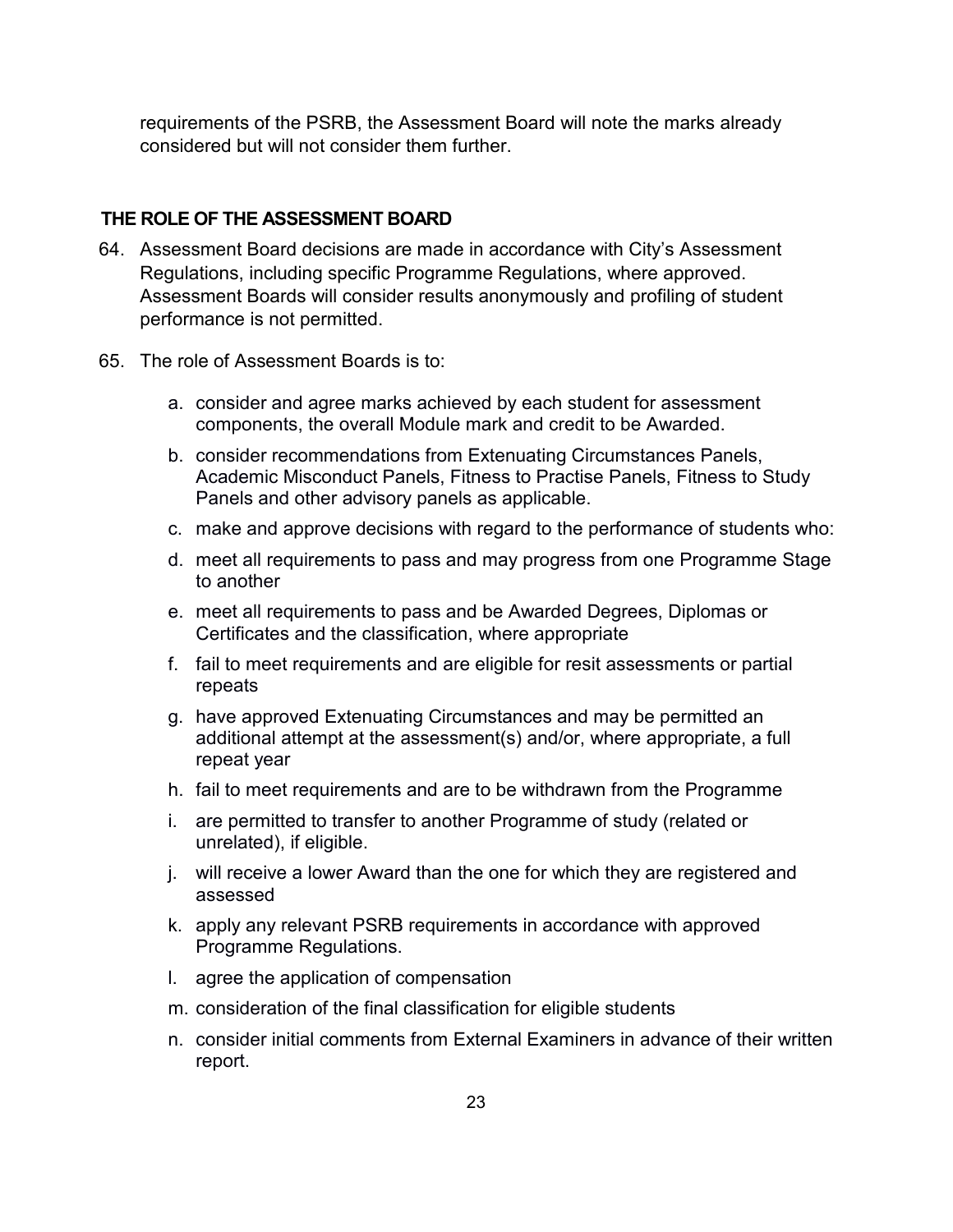- o. report any matters about the content, operation and assessment of a Programme to the Board of Studies, and/or any matters of significant risk as appropriate in accordance with Senate Policy.
- 66. Following the Assessment Board, the agreed student results will be verified, signedoff and released, with records retained, in accordance with the agreed protocols.
- 67. Any results not agreed at the Assessment Board will be deferred to the next meeting of the Assessment Board, or will exceptionally be considered by Chair's Action where this has been authorised by the Assessment Board for the student result(s) concerned (see paragraph 85 below).

#### **MEMBERSHIP OF ASSESSMENT BOARDS**

- 68. Assessment Board Chairs will be determined by Boards of Studies according to the Senate-approved criteria, and subsequently approved by Senate.
- <span id="page-23-0"></span>69. Assessment Board membership is confirmed annually by the Board of Studies, and must be in line with the following:

| Chair (non-voting<br>member) | a. | Nominated by Boards of Studies and approved annually<br>by Senate. The role is undertaken by the most senior<br>members of academic staff in order that the business of<br>the Assessment Board is managed efficiently and in strict<br>accordance with the Regulations. |
|------------------------------|----|--------------------------------------------------------------------------------------------------------------------------------------------------------------------------------------------------------------------------------------------------------------------------|
| Voting members               | а. | The Dean(s) of School(s) responsible for the Programme<br>(in the case of validated Programmes this will be the<br>Principal (or equivalent) of the partner institution) (ex<br>officio)                                                                                 |
|                              | b. | The Head(s) of the Department(s) responsible for the<br>Programme, if any                                                                                                                                                                                                |
|                              | C. | The Internal Examiners                                                                                                                                                                                                                                                   |
|                              | d. | The External Examiner(s)                                                                                                                                                                                                                                                 |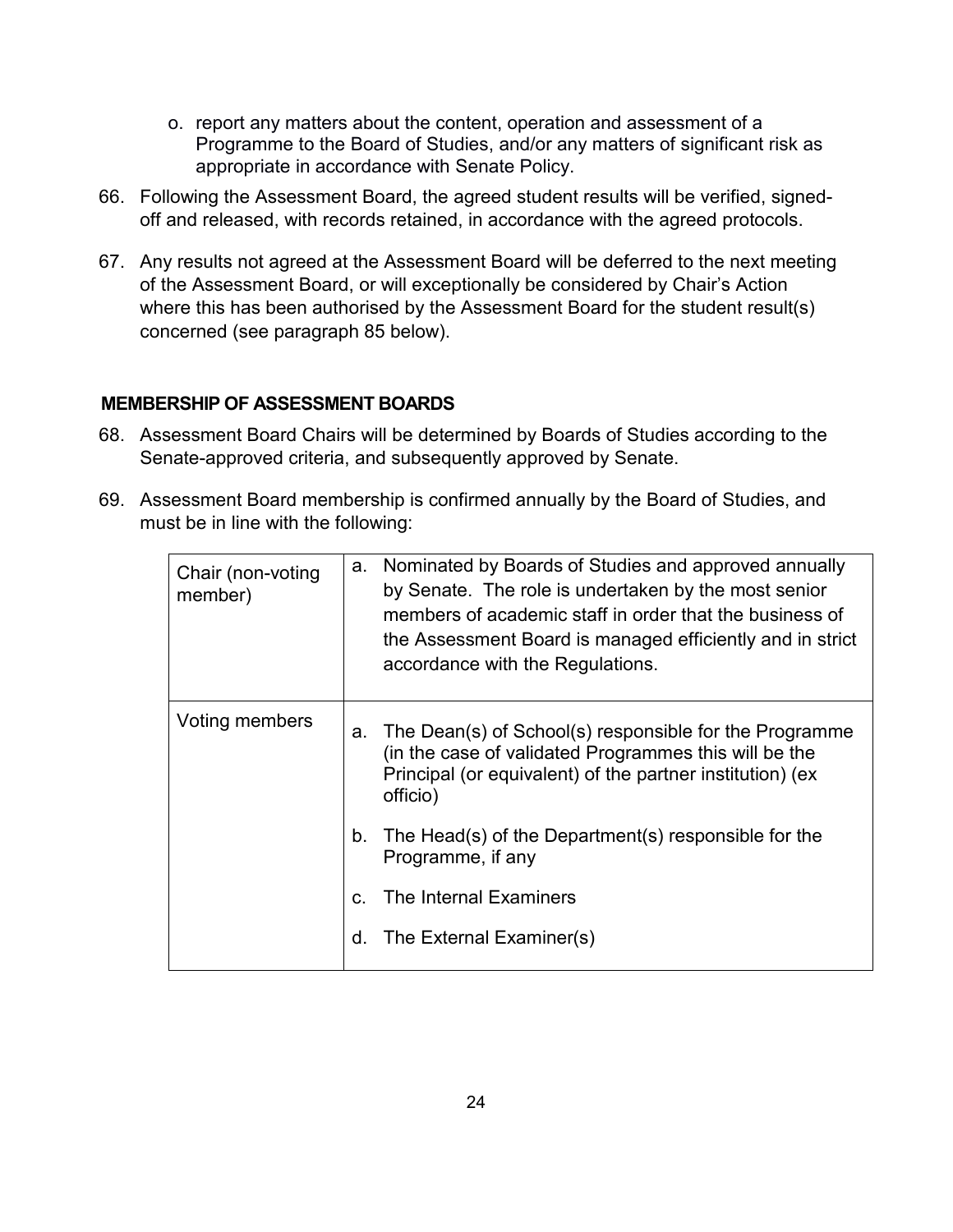| Ex officio voting<br>members                                                               | a. | President                                                                                                                |
|--------------------------------------------------------------------------------------------|----|--------------------------------------------------------------------------------------------------------------------------|
|                                                                                            |    | b. Vice President (Education)                                                                                            |
|                                                                                            | C. | Vice-President(s)                                                                                                        |
|                                                                                            | d. | Senior member of Student and Academic Services                                                                           |
| May attend, but<br>non-voting (unless<br>they fall into one of<br>the categories<br>above) | a. | The Dean of any School which contributes to a<br>Programme, or their representative(s)                                   |
|                                                                                            | b. | The Head of any Department which contributes to a<br>Programme, or their representative(s)                               |
|                                                                                            | C. | The Programme Director                                                                                                   |
|                                                                                            | d. | Any other person approved by the Chair of the<br><b>Assessment Board.</b>                                                |
| Secretary                                                                                  | a. | The Secretary of the Assessment Board will support the<br>business of the Board before, during and after the<br>meeting. |

- 70. The Assessment Board Chair will ensure the business of the Board is carried out efficiently and in accordance with the Regulations.
- 71. The External Examiner(s) are members of the Assessment Board and should be present at meetings of an Assessment Board, except meetings where only resit results are being considered and where prior permission has been sought from the Assessment Board for decisions on resit results to be taken in the absence of the External Examiner.
- 72. If the External Examiner(s) cannot attend the Assessment Board, the decisions of the Board will stand. In such circumstances, the views of the External Examiner(s) must be sought in advance and, if received, will be reported to the Board.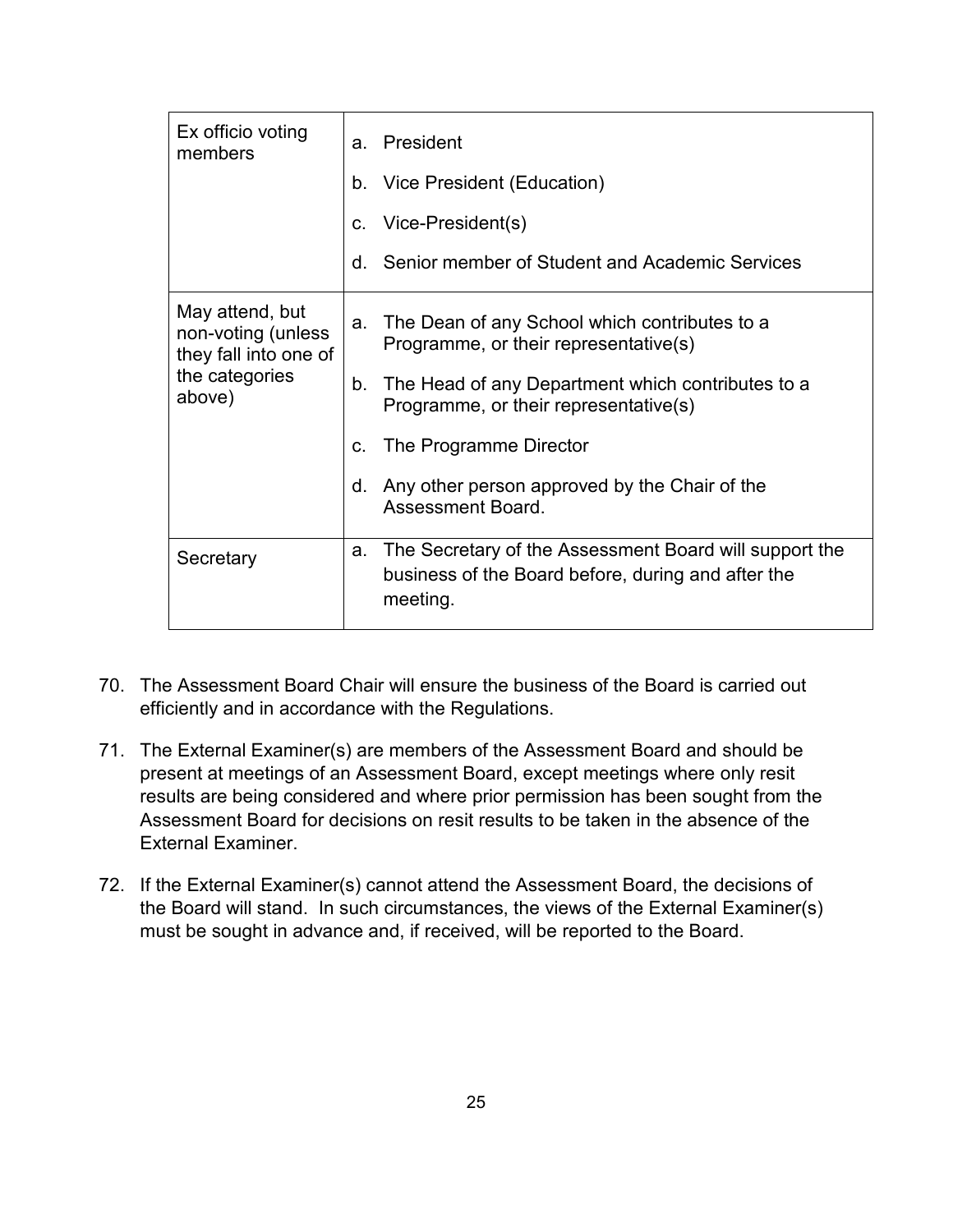#### **ASSESSMENT BOARD DATA**

<span id="page-25-0"></span>73. In accordance with the protocol detailed below, in advance of an Assessment Board, the data for consideration at the Assessment Board will be checked and a report will be provided to the Assessment Board to support its decision-making in relation to the statistical breakdown of marks, Module performance across and between Modules and any Modules with poor or unusual results. The report will also identify, where applicable, where recommendations for scaling of marks and/or compensation have been identified. These tasks may be undertaken by a Preliminary Assessment Panel and presented to the Assessment Board for consideration.

#### **QUORACY**

- <span id="page-25-1"></span>74. In order to conduct its business, an appropriate representation of members must be in attendance at the Assessment Board. The quorum for an Assessment Board will be one third of the non-ex officio voting membership. If the Assessment Board is not quorate, it will not have the power to make decisions affecting progression or final Award.
- 75. If a meeting is not quorate it must be re-arranged at the earliest opportunity and a report must be made to Student and Academic Services.

#### **CONFLICT OF INTEREST**

- <span id="page-25-2"></span>76. There must be appropriate independence in the consideration of students' academic performance. A conflict of interest will include, but is not limited to, a current or previous personal, family or legal relationship.
- 77. Where a conflict of interest exists, the person will not act as an examiner or attend the Assessment Board meeting.
- 78. Any member of an Assessment Board who considers that there might be a conflict of interest with one or more of the students being considered must raise this matter with the Assessment Board Chair at the earliest opportunity and in advance of the Assessment Board meeting.

#### **FINAL AWARD CLASSIFICATION**

- <span id="page-25-3"></span>79. The rounding-up of marks for assessment components, Modules and/or at the end of a Programme Stage to enable components or Modules to be eligible for compensation or to improve students' classifications at progression points is not permitted, to prevent any undue inflation of marks.
- 80. When considering final Award marks, where students' overall marks fall within 0.5% of a higher classification, the Assessment Board will Award the higher classification.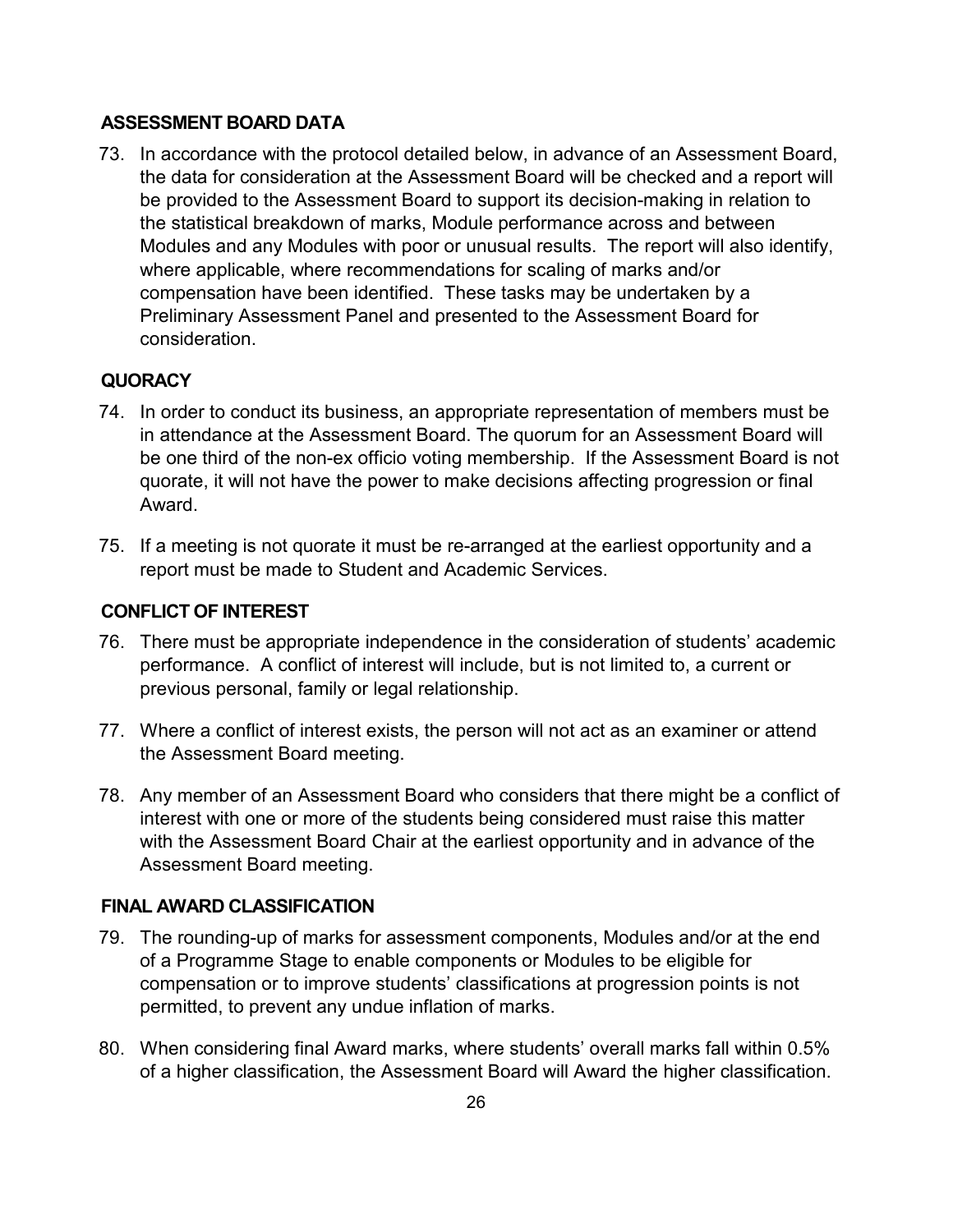The marks will not be altered. The treatment of borderline classifications must be applied consistently by the Assessment Board across the student cohort to ensure fairness and transparency. Students' performance in components, Modules and/or at previous Programme Stages must not be taken into account.

- 81. Where a student has approved Extenuating Circumstances, any consideration of borderline cases arising from Extenuating Circumstances should be undertaken in accordance with the Section on Extenuating Circumstances in the Assessment Regulations.
- 82. The Assessment Board will apply relevant professional, statutory or regulatory body requirements in accordance with any approved Programme Regulations.

#### **CONFIDENTIALITY**

- <span id="page-26-0"></span>83. The business of the Assessment Board is confidential to the membership of that Board except where disclosure is required by regulators or by law. The following are general principles of confidentiality:
- a. Access to students' marks before and after Assessment Board meetings should be restricted to members of staff who require access in their work capacity.
- b. Staff are not permitted to inform students of their classification/Award outcome before results are published. This does not preclude providing feedback to students, based on the marking criteria for the assessed work.
- c. The recommendations, discussions and decisions of Assessment Boards are strictly confidential.

#### **CHAIR'S ACTION**

- <span id="page-26-1"></span>84. Exceptionally, it may be necessary for the Chair to make decisions on behalf of the Assessment Board if the Board has granted this permission and agreed the scope of the decision(s) to be made. Chair's Action should only be used as an exceptional response to ensure that decisions are made by the full Assessment Board wherever possible.
- 85. Chair's Action can be taken:
- a. after the Board has convened if decisions are outstanding or when further information about specific cases becomes available, where the Board has given its permission, or
- b. where circumstances meant it was not possible for a student's results to be considered at the meeting.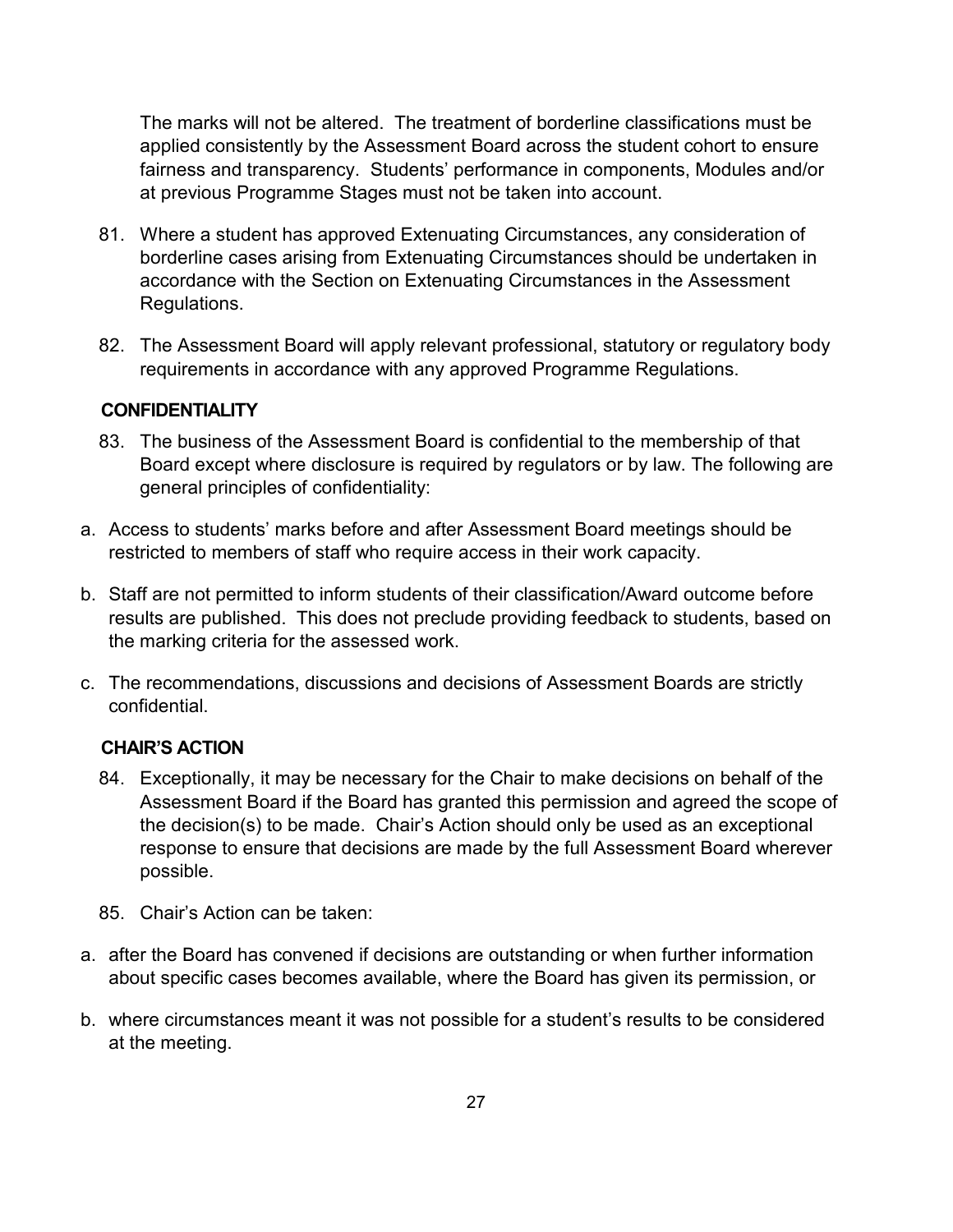86. The Chair will normally consult with the relevant Internal and External Examiner(s) before taking action.

#### **INTERNAL EXAMINERS**

- <span id="page-27-0"></span>87. Each Module has one or more Internal Examiner. One of the Internal Examiners will normally be the Module Leader, but may additionally include other staff who have taught on the Module. Internal Examiners are appointed by the appropriate Board of Studies.
- 88. An Internal Examiner is responsible for:
	- a. Overseeing the preparation of all draft assessment items (examination papers, assessment briefs) for approval by the Dean of School/Principal of the Validated Institution's nominee (usually the Head of Department).
	- b. Arranging for liaison with the External Examiner in order to secure approval of assessment items including all that contribute to the final Award.
	- c. Ensuring assessment guidelines, assessment criteria and marking criteria are available for all assessments within their Module.
	- d. Arranging for assessments to be conducted (in conjunction with professional services staff as appropriate).
	- e. Marking assessments and providing feedback to students in line with Senate policy.
	- f. Ensuring the security of any assessment questions and submissions within their possession.
	- g. Attending meetings of the Assessment Board as members with voting rights. Where there is more than one Internal Examiner for a Module, it is expected that one representative agreed by the Board of Studies will attend the Board on behalf of that Module.
- 89. The Internal Examiner(s) must be available during assessments that require student attendance.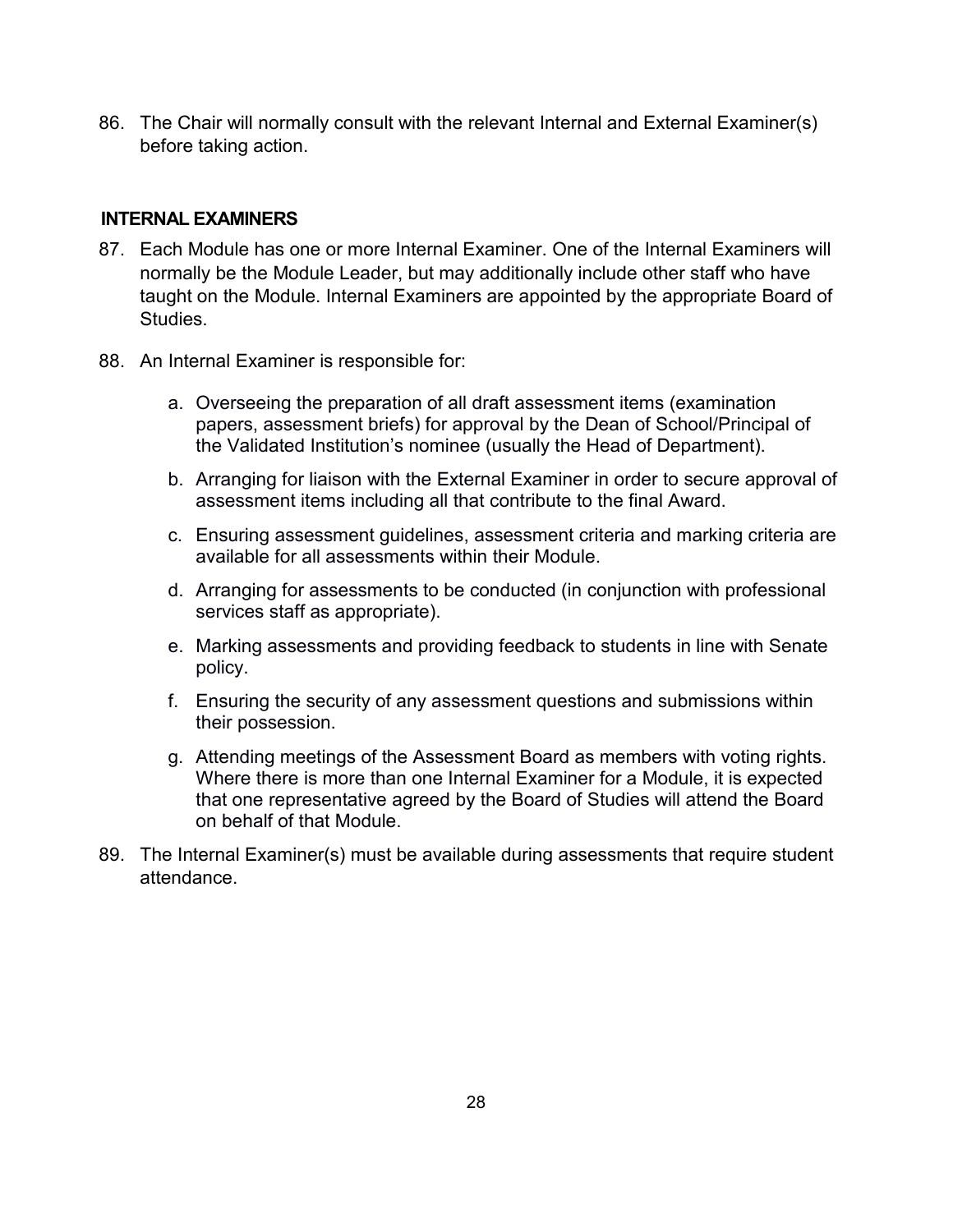#### **EXTERNAL EXAMINERS**

- <span id="page-28-0"></span>90. To ensure academic standards and externality in the assessment process, each Programme will have at least one External Examiner who takes an overview of the assessment process of the Programme. External Examiners provide essential independence in the assessment process. Details of the External Examiner role, duties and appointment process is published in the External Examining for Taught Programmes Policy.
- 91. External Examiners are members of the Assessment Board with voting rights for the Programme(s) that they oversee.

#### **ASSESSMENT BOARD ADVISORY PANELS**

<span id="page-28-1"></span>92. The following advisory panels may be held prior to an Assessment Board. These panels may make recommendations to an Assessment Board but cannot make decisions relating to progression or Award. The membership for each panel is detailed in paragraph 111 below. ok

#### **Module Panel**

- 93. Module Panels are typically used where Modules are taken by students from more than one Programme and/or School. Module Panels do not make decisions on progression or award so there is no requirement to review marks anonymously.
- <span id="page-28-2"></span>94. A Module Panel may be convened in advance of the Assessment Board meeting, by the Assessment Board of the School which owns the Module, to:
	- a. consider student performance on the Module, provisional marks and any discrepancies between cohorts or possible issues associated with the Module.
	- make recommendations to an Assessment Board and/or comment on statistical analysis of student performance.
- 95. Module Panels are not permitted to:
	- a. confirm final marks
	- b. apply compensation
	- c. make decisions about progression or Award
	- d. make decisions on the outcomes of Extenuating Circumstances Panels, Academic Misconduct Panels and/or Fitness to Practise Panels.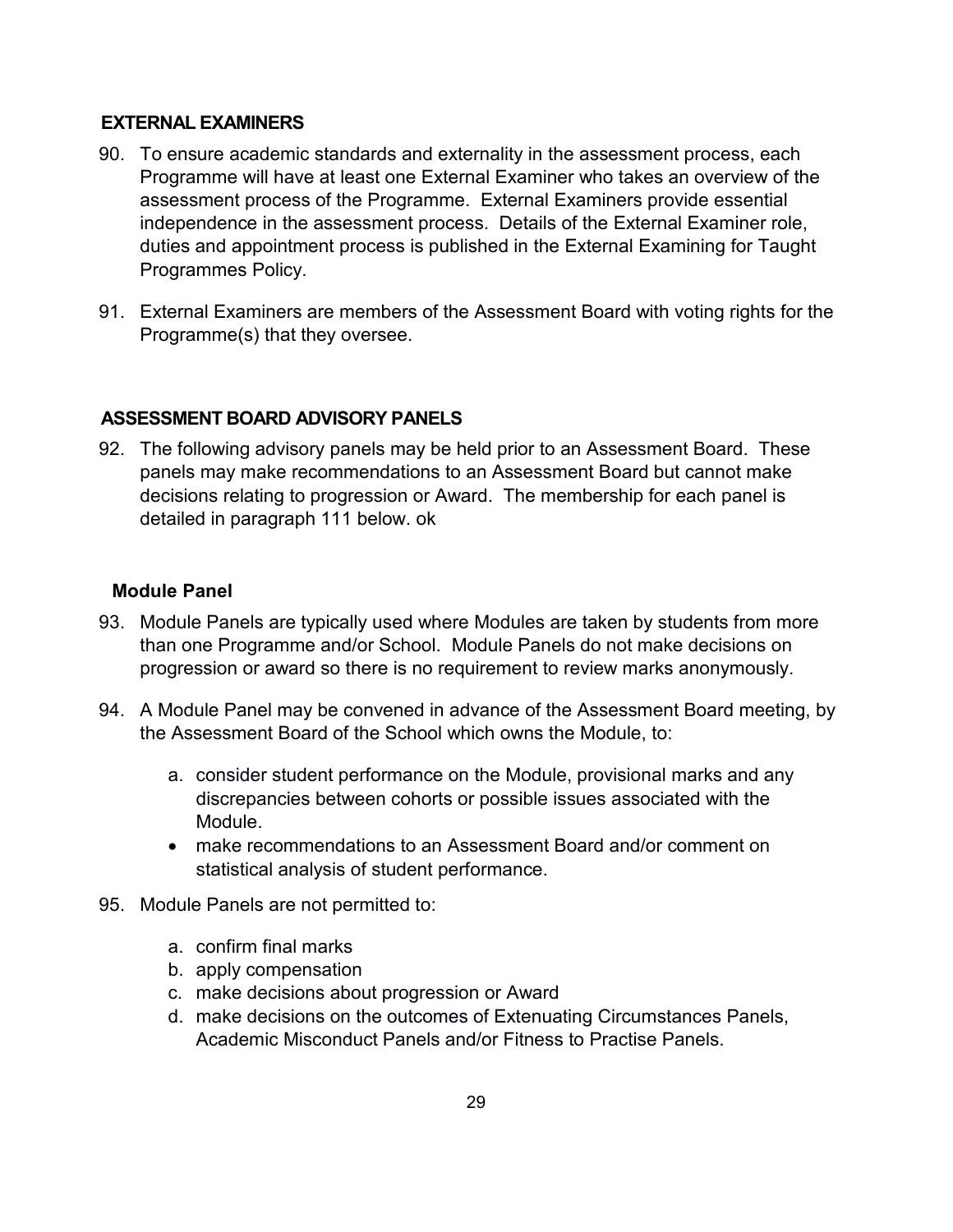#### **Interim Assessment Panel**

- <span id="page-29-0"></span>96. An Interim Assessment Panel may be convened to make provisional recommendations to the Assessment Board with regard to student progress. Interim Assessment Panels do not make decisions on progression or award so there is no requirement to review marks anonymously.
- 97. Where a Programme permits students to undertake an earlier resit of failed assessment(s) while continuing their studies and before the final Assessment Board, an Interim Assessment Panel must be held.
- 98. Interim Assessment Panels are permitted to:
	- a. consider student achievement in modules completed up to a specified but non-progression point and exercise discretion in deciding whether and how a student can undertake an earlier resit of failed assessments while continuing their studies
- 99. Interim Assessment Panels are not permitted to:
	- a. make recommendations or decisions on the progression of students from one Programme Stage to another, or on final Award
	- b. apply compensation
	- c. make decisions on the outcomes of Extenuating Circumstances Panels, Academic Misconduct Panels, Fitness to Study Panels and Fitness to Practise Panels.
- 100. Communications to students following an Interim Assessment Panel will clarify that any results released are provisional and may be amended following an Assessment Board. The Panel must also explain the implications for a student's progression and/or final Award in the event of resit failure.
- 101. The recommendations of an Interim Assessment Panel will be reported to the Assessment Board for approval. Assessment Boards should only overrule the recommendations of Interim Assessment Panels where the majority of those present, including the External Examiner, do not consider those recommendations to be justified. In such instances clear reasons must be given.
- 102. Students cannot appeal against the decisions of an Interim Assessment Panel, but have the right to appeal against an Assessment Board decision once results have been confirmed if specific grounds are met.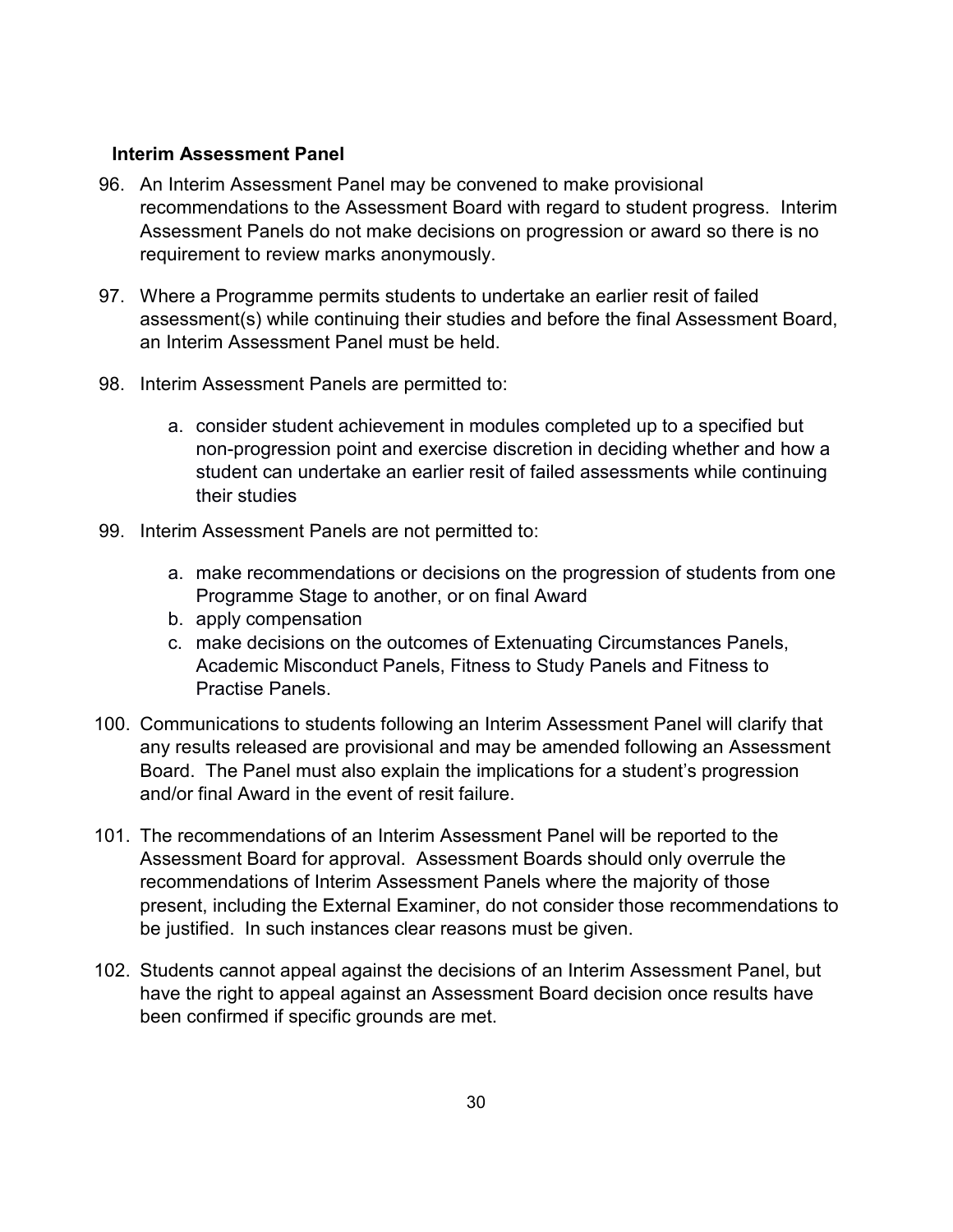#### **Preliminary Assessment Panel**

- <span id="page-30-0"></span>103. It is recommended that a Preliminary Assessment Panel is held prior to an Assessment Board to verify data and the report to be provided to the Assessment Board (see below) and resolve any initial queries. Preliminary Assessment Panels do not make decisions on progression or award so there is no requirement to review marks anonymously.
- 104. External Examiners are not required to attend a Preliminary Assessment Panel.
- 105. Preliminary Assessment Panels are permitted to:
	- a. make recommendations to the Assessment Board in relation to the statistical breakdown of marks, Module performance across and between Modules and any Modules with poor or unusual results
	- b. consider proposals from the internal examiners and make recommendations for scaling of marks and compensation
- 106. Preliminary Assessment Panels are not permitted to:
	- a. make decisions on the progression of students from one Programme Stage to another, or on final Award
	- b. apply compensation
	- c. make decisions on the outcomes of Extenuating Circumstances Panels, Academic Misconduct Panels and Fitness to Practise Panels.

## **CONSIDERATION OF ASSESSMENT RESULTS FOR SHARED PROGRAMMES AND MODULES**

- <span id="page-30-1"></span>107. Where Programmes involve more than one School, and/or where Modules, teaching or services are shared, the following apply:
	- a. The Programme will be assigned to a School which will own, and be the 'home' School for, that Programme.
	- b. The Module will be assigned to a School which will own, and be the 'home' School for, that Module.
- 108. Where Modules are shared:
	- a. Preliminary results and student performance data will be considered by the home School for the Module, in advance of the relevant Assessment Boards. This is to support the decision-making process and identify any relevant matters relating to the specific cohort or Module. Where appropriate, a briefing note will be prepared for the Assessment Board.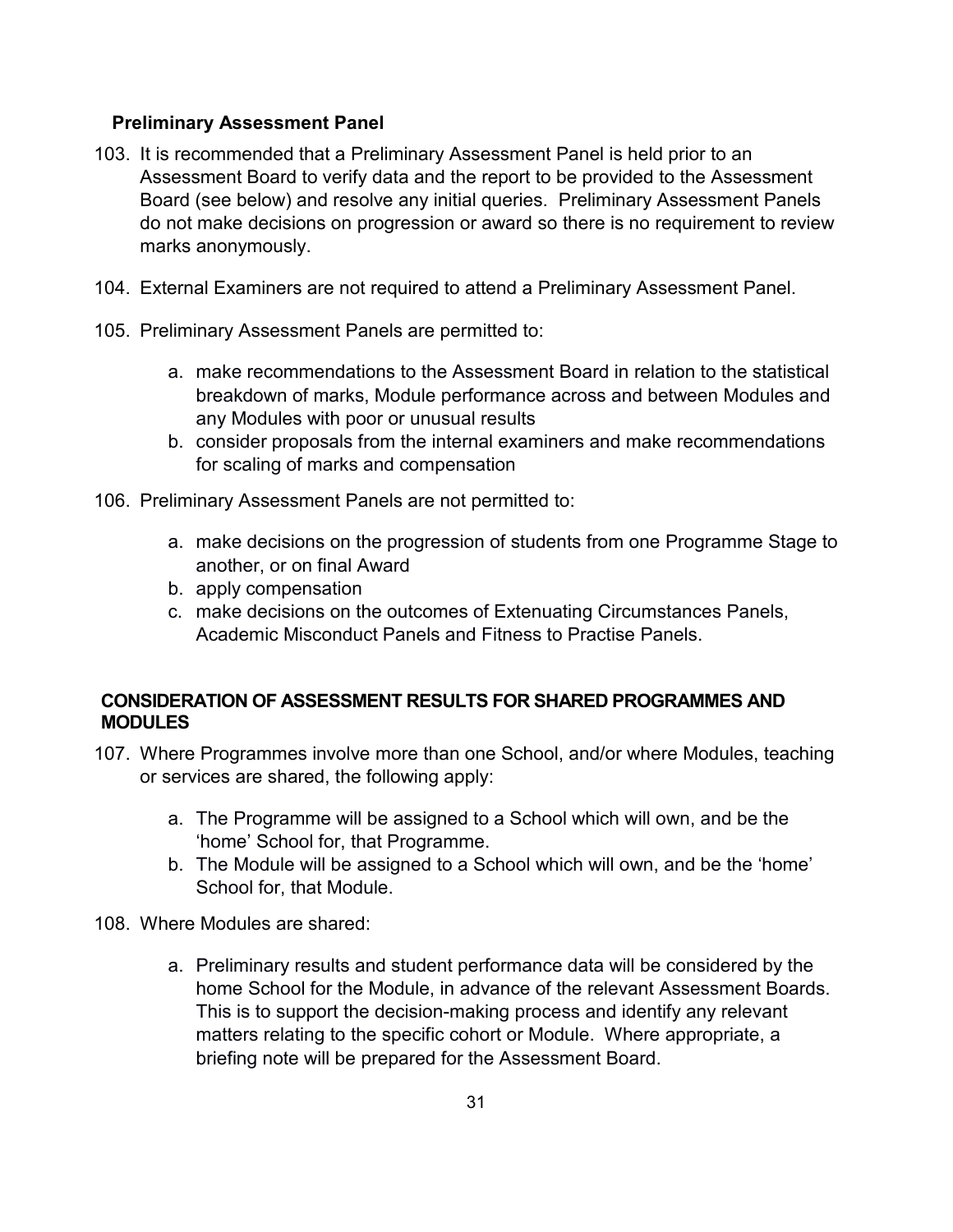- b. Representatives from all Programmes involved in those Modules will be involved in these discussions and a Module Panel may be held (see Section 6.9.1).
- c. The results for the Module will be confirmed by the relevant Assessment Board for the Module in its home School
- 109. The Assessment Board for a Programme in its home School is responsible for:
	- a. managing the panels which report to the Assessment Board (unless the Panel relates to Academic Misconduct for a Module owned by another School). Extenuating Circumstances Panels will normally be managed by the home School for the Programme, but may be managed by the home School for a Module if is requested by the Dean of the home School for the Programme.
	- b. considering and agreeing the results for Modules owned by the School
	- c. making decisions on progression and Award.
- 110. If the 'home' Assessment Board for a Module has not yet met, results for students from another School who have taken that Module will remain provisional until confirmed by this Board.

Where a student has taken a Module owned by a different School to the 'home' School for their Programme, the 'home' Assessment Board for the student's Programme cannot adjust the Module marks agreed by the other School.

#### **MEMBERSHIP OF ADVISORY PANELS**

#### <span id="page-31-0"></span>**Advisory Panels**

111. The full membership of Advisory Panels will be approved by the Board of Studies. All Chairs will be members of suitably experienced academic staff.

#### <span id="page-31-1"></span>**Interim Assessment Panels**

- <span id="page-31-2"></span>112. Interim Assessment Panels will include and be attended by:
	- a. a Chair
	- b. the Programme Director
	- c. one or more internal examiners
	- d. a Secretary
- 113. There must be appropriate representation from those engaged in the internal assessment process.
- 114. The External Examiner is not required to be present.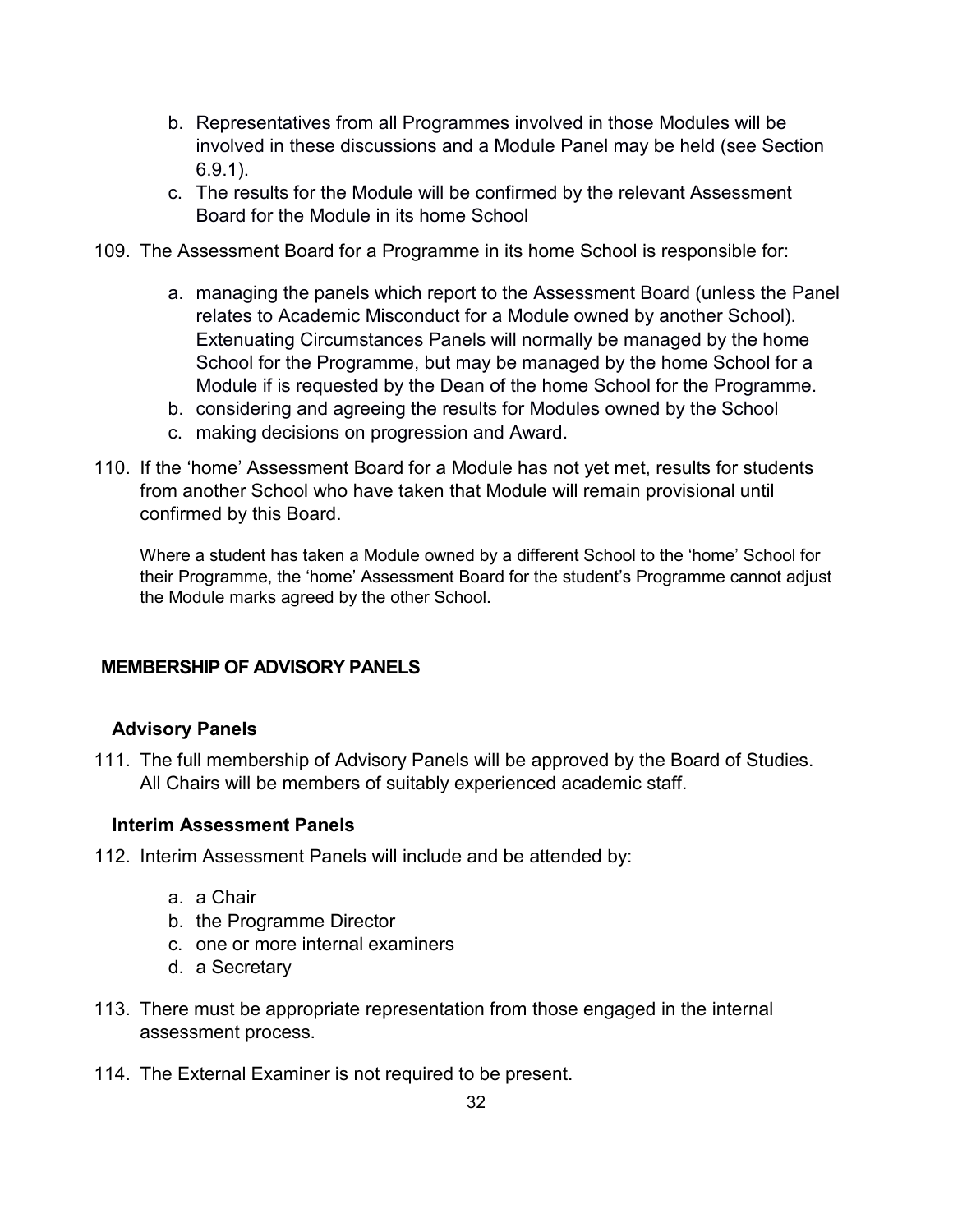#### **Module Panels**

<span id="page-32-0"></span>115. A Module Panel will include and be attended by:

- a. a Chair (who may be different from the Chair of the Assessment Board),
- b. relevant academic Programme staff from the home School for the Module
- c. relevant academic Programme staff from all Programmes whose students take the Module
- d. a Secretary

## **Preliminary Assessment Panels**

<span id="page-32-1"></span>116. A Preliminary Assessment Panel include and be attended by:

- a. a Chair (who may be different from the Chair of the Assessment Board)
- b. relevant academic Programme staff,
- c. a Secretary

## **Recognition of Prior (Experiential) Learning Panels**

- <span id="page-32-2"></span>117. An RPL/RPEL Panel will include and be attended by:
	- a. Three members of academic staff, or
	- b. two members of academic staff and one member of senior and suitably experienced member of professional staff
	- c. The must include representation from the Programme Team

## **RECORDING AND DISCLOSING ASSESSMENT RESULTS**

## **Assessment Board Records of Assessments and Reports**

- <span id="page-32-3"></span>118. The Assessment Board considers the student marks (the 'Record of Assessment'), which will be double-checked to ensure accuracy.
- <span id="page-32-4"></span>119. The Assessment Board produces reports of all the progress and Award decisions it has made (the 'Reports of the Assessment Board'), which will be double-checked to ensure accuracy.
- 120. If the Report from the Assessment Board includes any changes to results contained within the Record of Assessment, these should be signed off (in person or electronically) by the Chair, Secretary and External Examiner(s) (if present). These should also subsequently be amended in the student records system. For validated institutions, a senior member of academic staff should also sign the document.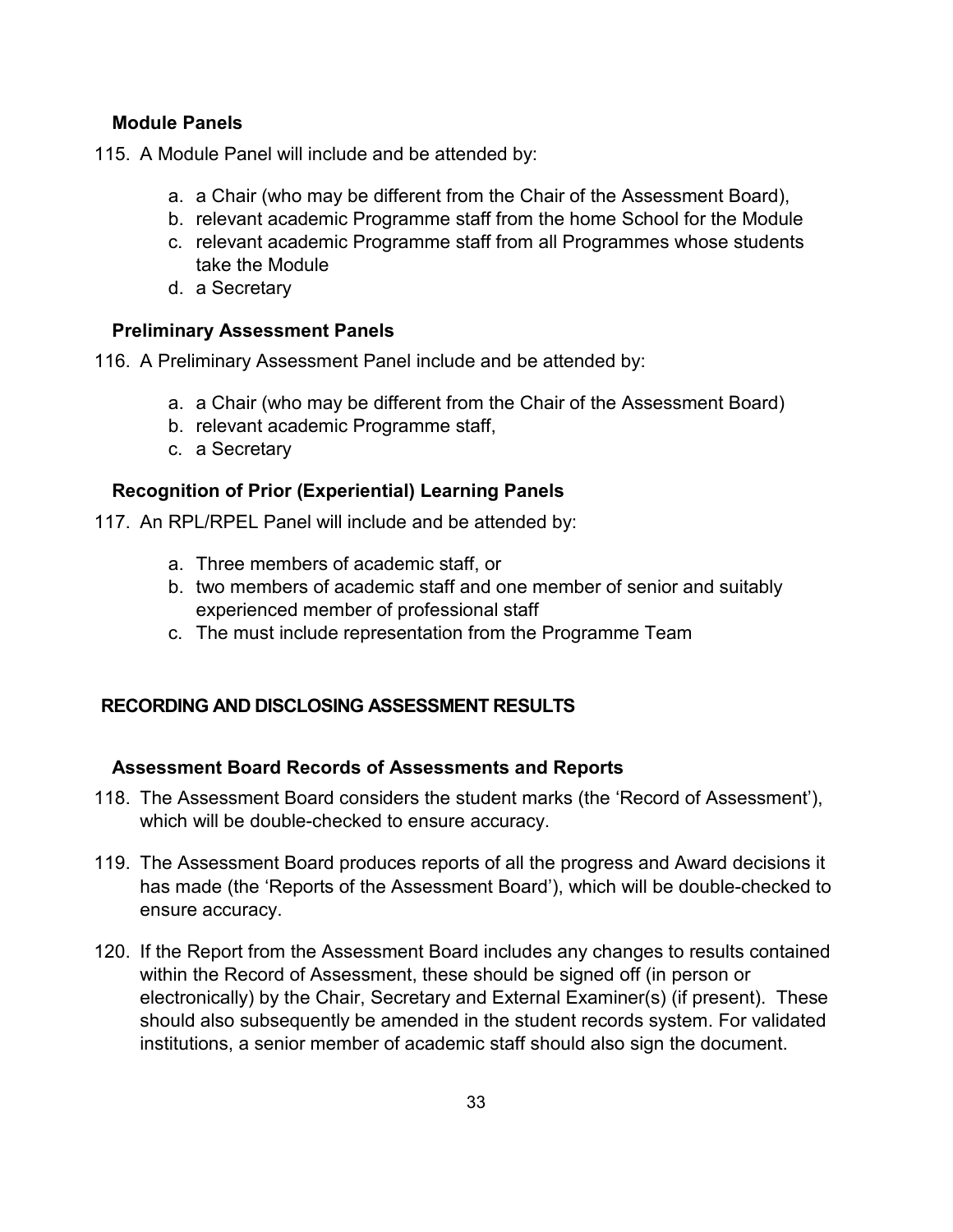- 121. A full set of marks for all assessment components attained by a student (the 'Record of Marks') will be prepared for each student. This will include:
	- a. the decision of the Assessment Board regarding progression or classification,
	- b. the Programme Stage mark, where appropriate for Undergraduate and Graduate Programmes, or overall mark at the end of any Programme,
	- c. the overall Module marks and any component marks.
- 122. Where corrections to this Record are made after the marks have been issued the student will be notified and steps taken to ensure all consequent corrections are made, including on the student records system.

#### **Release of Results**

- <span id="page-33-0"></span>123. No confirmed Module marks or decisions agreed by the Assessment Board will be disclosed until the Report of the Assessment Board has been approved. Where marks of individual assessments within Modules are given to a student before the approval of the Report of the Assessment Board they will be accompanied by a statement that they are provisional subject to the approval of the Assessment Board and Senate.
- 124. The records of marks will be released to the student as soon as possible after the approval of the Report of the Assessment Board.
- 125. Assessment Board decisions are communicated to students by letter generated, where possible, from the student records system. They should be collected from City, sent in the post, emailed to students at their City email address or published on a secure portal or similar means. Emails to other email addresses are not permitted.
- 126. All results agreed by the Assessment Board will be released except where a student has a tuition fee debt. The publication of students' results using lists comprising student numbers or names is not permitted except where the permission of students is obtained and opt out provisions made, although lists of prize winners may be displayed.

## **Release of Results to Third Parties**

<span id="page-33-1"></span>127. Where a student has received sponsorship (financial assistance with fees and/or living costs from another person or institution, including UK research councils and the Student Loans Company) limited, relevant information may be disclosed to the sponsor, for example attendance details and details of overall performance. Disclosures should be made only to organisations or individuals with which the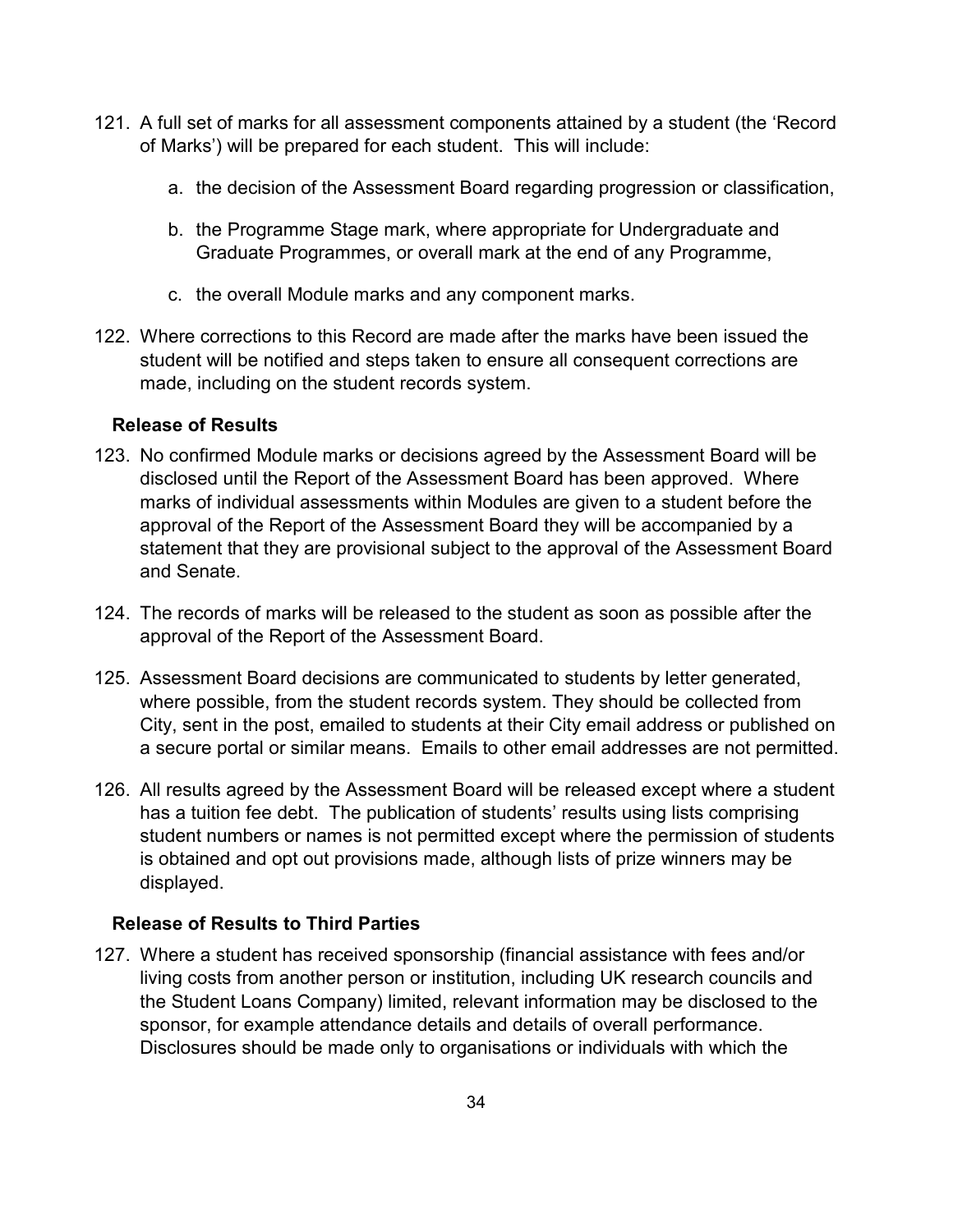student in question has a contractual relationship. It is recommended that Schools gain such consent from the student at the start of their placement.

- 128. In cases where there is no formal contract between student and sponsor consent must be sought from the student before release of results is made to any potential sponsor.
- 129. The release of sensitive data to sponsors, for example when the suspension of a student's studies is permitted, requires the explicit consent of the student involved, whilst marks obtained in work placement assessments may not be disclosed to the student's sponsors or professional supervisors without the student's consent.
- 130. Where a degree Programme leads to professional recognition, accreditation or exemption, students will be told at point of registration that their final result will be communicated to the relevant professional body. If a professional body makes an ad hoc approach seeking the details of students with qualifications in a particular academic discipline the student's consent must be gained before details can be disclosed.
- 131. City will verify any Award and classification to potential employers and other enquirers on receipt of a written request that shows the student's agreement to such disclosure.

#### **Debtors**

- <span id="page-34-0"></span>132. Where a student has a tuition fee debt outstanding the Assessment Board has the discretion not to consider a student's marks. The student will be notified before the Assessment Board that they will not be eligible to progress or graduate until all their tuition fee debt is paid. Assessment Boards must withhold assessment results and transcripts and/or award certificates will not be provided.
- 133. When this tuition fee debt has been settled, the Assessment Board progression or award decision will be made, published and released as soon as practicable. If the student is eligible for an award, they will be invited to graduate at the degree congregations following the decision of the Assessment Board. Where a student has a right to be re-assessed, that re-assessment will only be provided once tuition fee debt has been settled.
- 134. The Data Protection Act 1998 entitles students to apply for release of any results recorded electronically or on paper. Where a student has tuition fee debt outstanding, such results will be released in a manner that cannot make them attributable to City, University of London or its partners. Such requests should be made to the Head of Information Compliance and Policy in the first instance and a charge will be applied.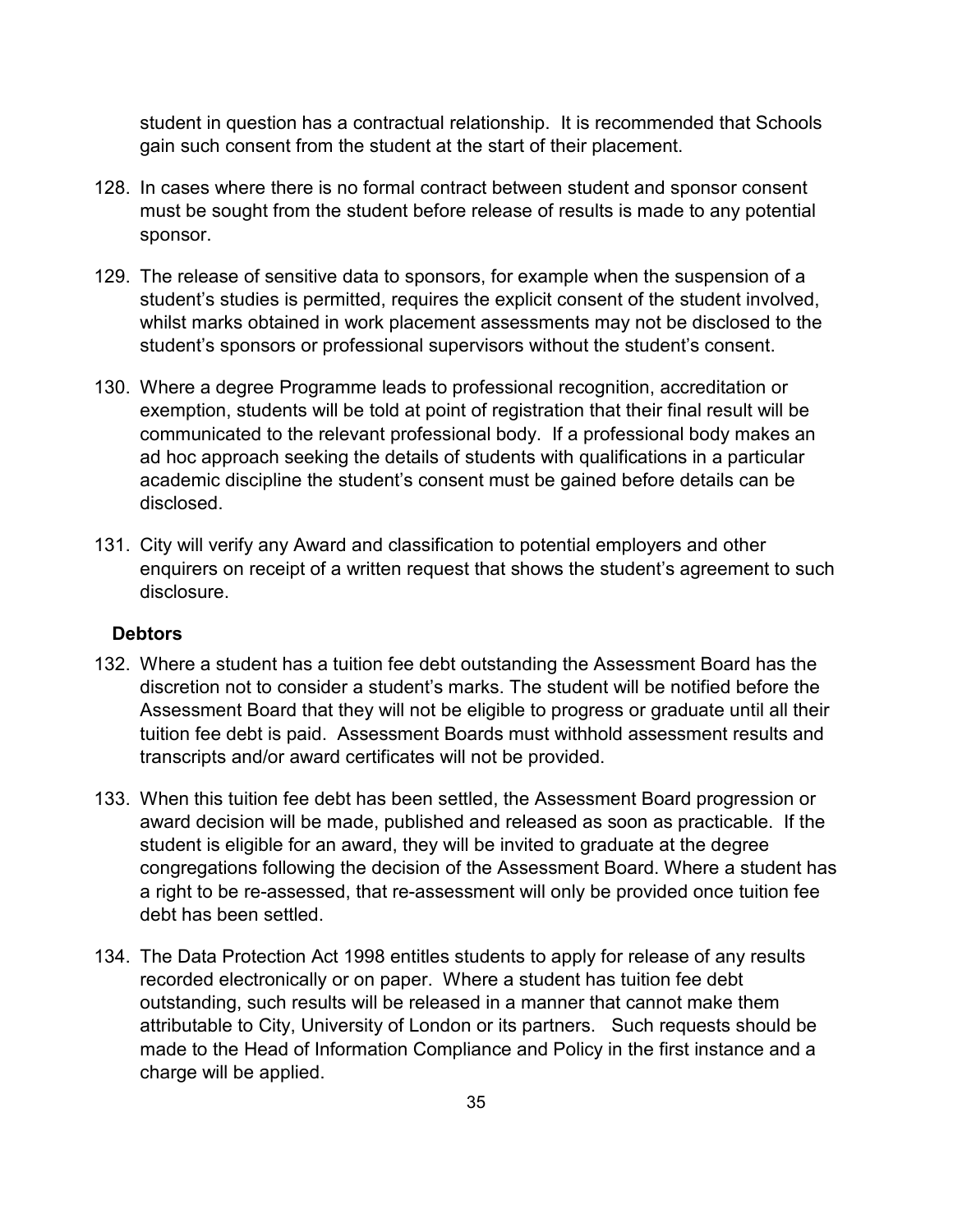#### **Access to Assessment Information**

- <span id="page-35-0"></span>135. Students will have rights of access to information relating to assessment in accordance with the Data Protection Act 1998. This includes comments made on examination scripts provided in the form of a transcript, but not the scripts themselves.
- 136. A Programme may choose to release examination scripts to students to offer guidance and/or tutorial support.

## **Clerical Checks**

- 137. In some instances, students may wish to clarify that their mark or marks have been calculated correctly. This is separate from the Appeals procedure:
- <span id="page-35-1"></span>138. Only one check per assessment is permitted, and the request must be submitted to the School Head of Academic Services no more than 20 working following publication of the official results.
- 139. Notification of the receipt of the request will normally be provided to the student within 7 calendar days of the date on which the request was received, with a full response provided within a further 21 calendar days following that notification. This will consist either of a new mark, or confirmation that the mark will remain unchanged.
- 140. Where a change of mark has occurred, the Assessment Board will be notified and appropriate action taken.

## **Retention of Student Marks and Work**

<span id="page-35-2"></span>141. Student marks and work will be retained for at least the following minimum time periods:

| Item(s)                                                                                                                                                                        | <b>Retention period</b>                                    |
|--------------------------------------------------------------------------------------------------------------------------------------------------------------------------------|------------------------------------------------------------|
| Coursework coversheets, feedback<br>proforma and examination scripts (all<br>formats)                                                                                          | Current academic year, plus one<br>additional year         |
| Records documenting marks Awarded<br>for submitted/completed assessments,<br>as presented to the Assessment<br>Board, including details of the<br>consideration of Extenuating | Current academic year, plus six<br>further academic years. |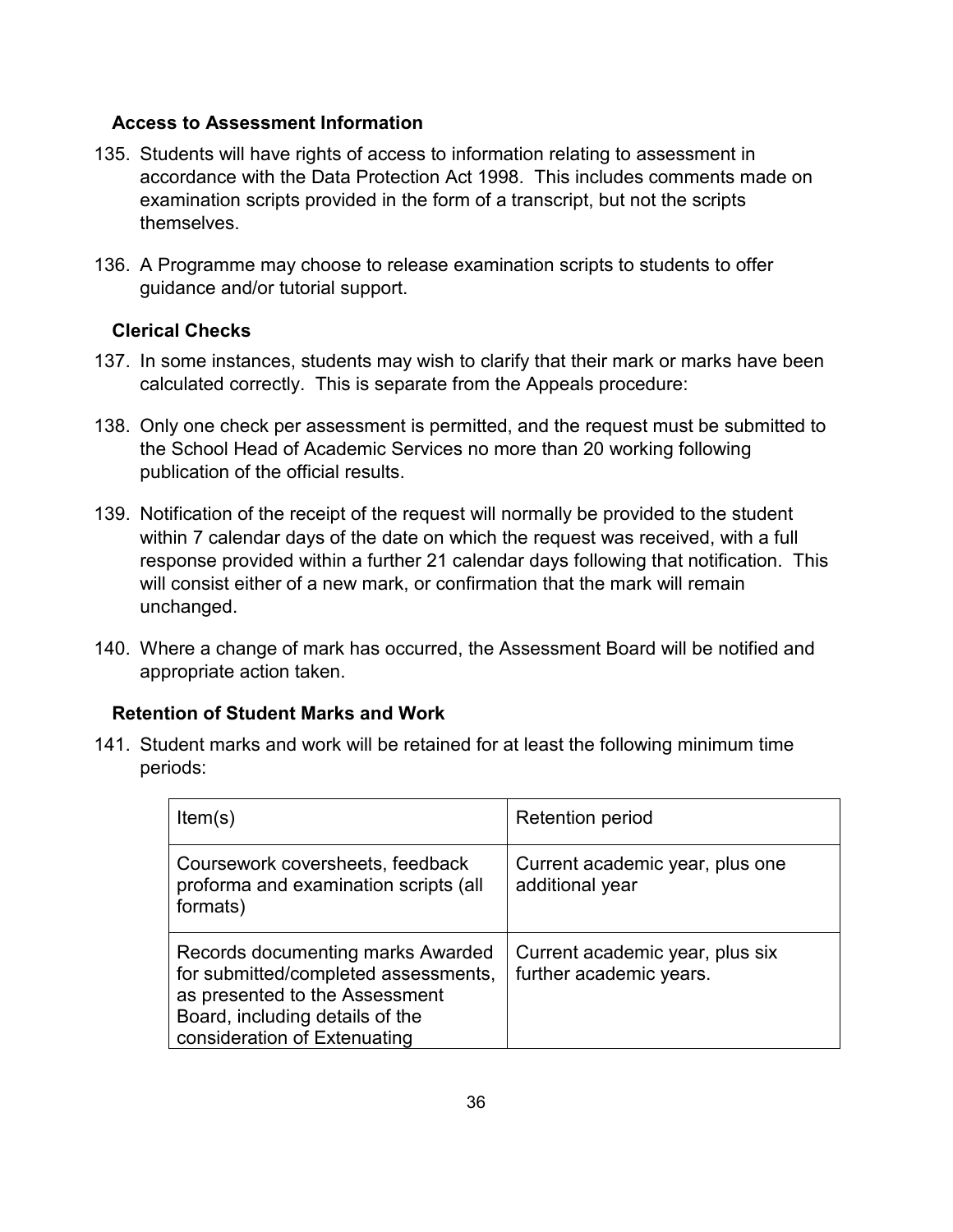| Circumstances and academic<br>misconduct                                                        |                                                            |
|-------------------------------------------------------------------------------------------------|------------------------------------------------------------|
| Records of appeals panels and<br>decisions                                                      | Current academic year, plus six<br>further academic years. |
| Records documenting Awards,<br>classifications, individual Modules and<br>assessment components | Current academic year, plus six<br>further academic years. |

142. At the end of the period of retention, retained work and the records of marks will be disposed of confidentially.